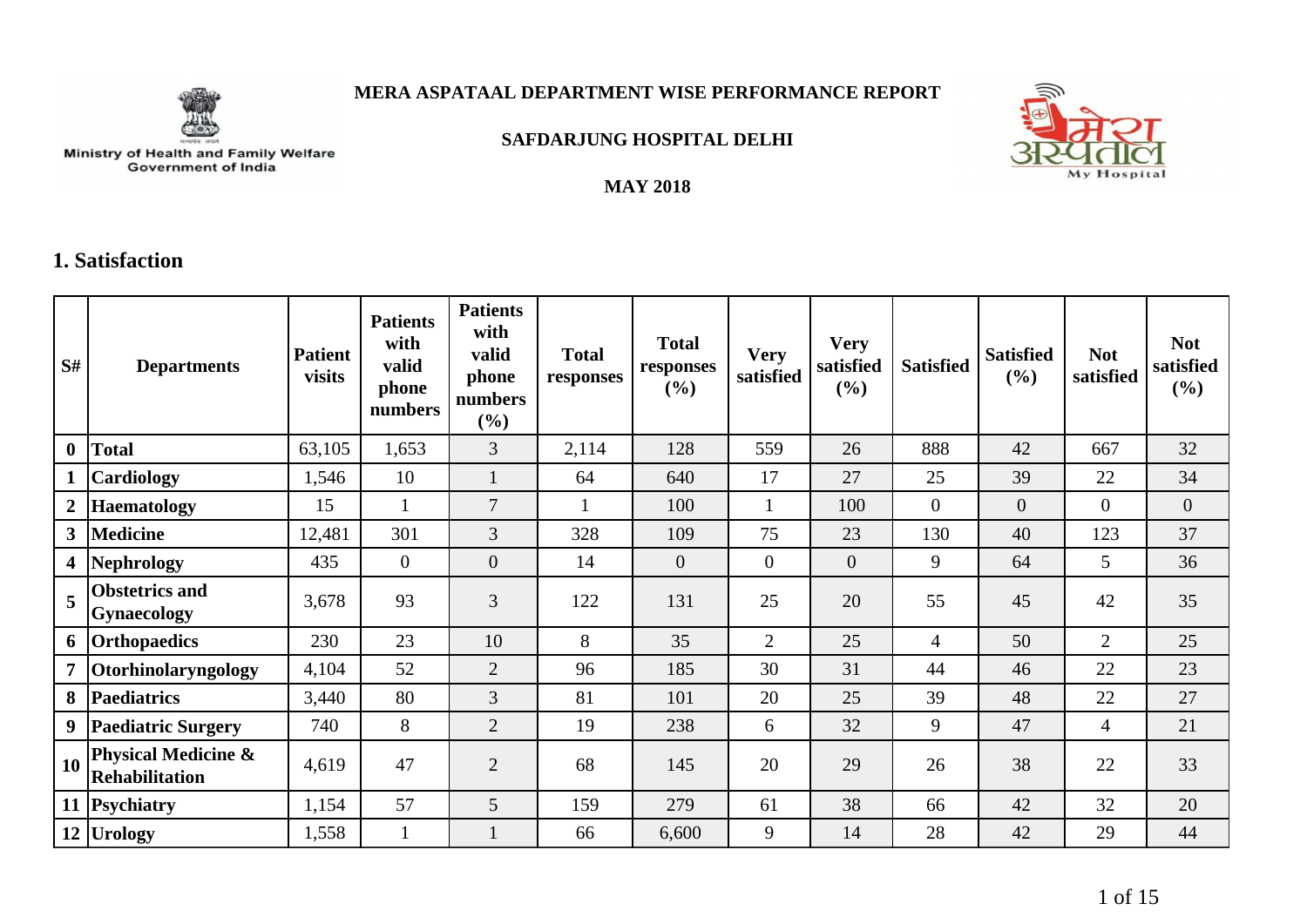| S#     | <b>Departments</b>                                         | <b>Patient</b><br>visits | <b>Patients</b><br>withvalid<br>phone<br>numbers | <b>Patients</b><br>withvalid<br>phone<br>numbers<br>(%) | <b>Total</b><br>responses | <b>Total</b><br>responses<br>(%) | <b>Very</b><br>satisfied | <b>Very</b><br>satisfied<br>(%) | <b>Satisfied</b> | <b>Satisfied</b><br>(%) | <b>Not</b><br>satisfied | <b>Not</b><br>satisfied<br>(%) |
|--------|------------------------------------------------------------|--------------------------|--------------------------------------------------|---------------------------------------------------------|---------------------------|----------------------------------|--------------------------|---------------------------------|------------------|-------------------------|-------------------------|--------------------------------|
| 13     | <b>CTVS</b>                                                | 296                      | $\mathbf{0}$                                     | $\overline{0}$                                          | 17                        | $\overline{0}$                   | 5                        | 29                              | 9                | 53                      | $\overline{3}$          | 18                             |
|        | 14 Endocrinology                                           | 1,256                    | $\overline{0}$                                   | $\overline{0}$                                          | 66                        | $\theta$                         | 17                       | 26                              | 29               | 44                      | 20                      | 30                             |
|        | $15$ EYE                                                   | 2,628                    | 23                                               | $\mathbf{1}$                                            | 59                        | 257                              | 12                       | 20                              | 23               | 39                      | 24                      | 41                             |
| 16     | Skin                                                       | 6,138                    | 122                                              | $\overline{2}$                                          | 213                       | 175                              | 67                       | 31                              | 90               | 42                      | 56                      | 27                             |
| 17     | <b>Apex Regional STD</b><br><b>Centre</b>                  | 62                       | $\overline{0}$                                   | $\boldsymbol{0}$                                        | $\mathbf{1}$              | $\overline{0}$                   | $\boldsymbol{0}$         | $\boldsymbol{0}$                | $\mathbf{1}$     | 100                     | $\overline{0}$          | $\overline{0}$                 |
|        | 18 Neurology                                               | 1,708                    | $\mathbf{1}$                                     | $\mathbf{1}$                                            | 83                        | 8,300                            | 18                       | 22                              | 29               | 35                      | 36                      | 43                             |
| 19     | <b>Medical Oncology</b>                                    | 77                       | $\overline{0}$                                   | $\overline{0}$                                          | $\mathbf{1}$              | $\overline{0}$                   | $\overline{0}$           | $\overline{0}$                  | $\mathbf{1}$     | 100                     | $\overline{0}$          | $\overline{0}$                 |
| 20     | <b>Cancer Surgery</b>                                      | 75                       | $\overline{0}$                                   | $\boldsymbol{0}$                                        | 6                         | $\overline{0}$                   | $\mathbf{1}$             | 17                              | 3                | 50                      | $\overline{2}$          | 33                             |
| 21     | <b>Dental Surgery</b>                                      | 2,046                    | 17                                               | $\mathbf{1}$                                            | 21                        | 124                              | $8\,$                    | 38                              | 10               | 48                      | $\overline{3}$          | 14                             |
| 22     | <b>Neuro Surgery</b>                                       | 907                      | 54                                               | 6                                                       | 28                        | 52                               | $\overline{4}$           | 14                              | 15               | 54                      | 9                       | 32                             |
| 23     | <b>Pulmonary Critical</b><br><b>Case &amp; Sleep</b>       | 24                       | $\mathbf{1}$                                     | 5                                                       | $\mathbf{0}$              | $\overline{0}$                   | $\boldsymbol{0}$         | $\boldsymbol{0}$                | $\mathbf{0}$     | $\boldsymbol{0}$        | $\overline{0}$          | $\overline{0}$                 |
| 24     | <b>Burns Plastic &amp;</b><br><b>Maxillofacial Surgery</b> | 110                      | 13                                               | 12                                                      | 6                         | 46                               | 3                        | 50                              | 3                | 50                      | $\overline{0}$          | $\overline{0}$                 |
|        | 25 Palliative Pain Clinic                                  | 19                       | $\overline{0}$                                   | $\overline{0}$                                          | $\mathbf{1}$              | $\overline{0}$                   | $\mathbf{1}$             | 100                             | $\overline{0}$   | $\overline{0}$          | $\overline{0}$          | $\overline{0}$                 |
|        | 26 General Surgery                                         | 4,921                    | 64                                               | $\overline{2}$                                          | 134                       | 209                              | 35                       | 26                              | 60               | 45                      | 39                      | 29                             |
| $27\,$ | Radiotherapy                                               | 615                      | $\overline{2}$                                   | $\mathbf{1}$                                            | $\mathbf{1}$              | 50                               | $\overline{0}$           | $\boldsymbol{0}$                | $\overline{0}$   | $\overline{0}$          | $\mathbf{1}$            | 100                            |
| 28     | Dept-41                                                    | $\overline{4}$           | $\overline{0}$                                   | $\overline{0}$                                          | $\overline{0}$            | $\overline{0}$                   | $\boldsymbol{0}$         | $\overline{0}$                  | $\overline{0}$   | $\overline{0}$          | $\overline{0}$          | $\overline{0}$                 |
| 29     | Dept-87                                                    | 4,438                    | 189                                              | 5                                                       | 227                       | 120                              | 58                       | 26                              | 107              | 47                      | 62                      | 27                             |
|        | 30   Dept-39                                               | $\overline{0}$           | $\theta$                                         | $\overline{0}$                                          | $\theta$                  | $\theta$                         | $\overline{0}$           | $\overline{0}$                  | $\overline{0}$   | $\overline{0}$          | $\Omega$                | $\overline{0}$                 |
|        | 31  Dept-88                                                | 3,781                    | 494                                              | 14                                                      | 224                       | 45                               | 64                       | 29                              | 73               | 33                      | 87                      | 38                             |
|        | $32$ Dept-91                                               | $\overline{0}$           | $\overline{0}$                                   | $\overline{0}$                                          | $\overline{0}$            | $\overline{0}$                   | $\overline{0}$           | $\overline{0}$                  | $\overline{0}$   | $\overline{0}$          | $\overline{0}$          | $\overline{0}$                 |
|        | $33$ Dept-60                                               | $\overline{0}$           | $\overline{0}$                                   | $\boldsymbol{0}$                                        | $\overline{0}$            | $\overline{0}$                   | $\boldsymbol{0}$         | $\overline{0}$                  | $\overline{0}$   | $\boldsymbol{0}$        | $\overline{0}$          | $\overline{0}$                 |
|        | 34 Dept-46                                                 | $\overline{0}$           | $\boldsymbol{0}$                                 | $\boldsymbol{0}$                                        | $\boldsymbol{0}$          | $\overline{0}$                   | $\overline{0}$           | $\overline{0}$                  | $\overline{0}$   | $\overline{0}$          | $\overline{0}$          | $\overline{0}$                 |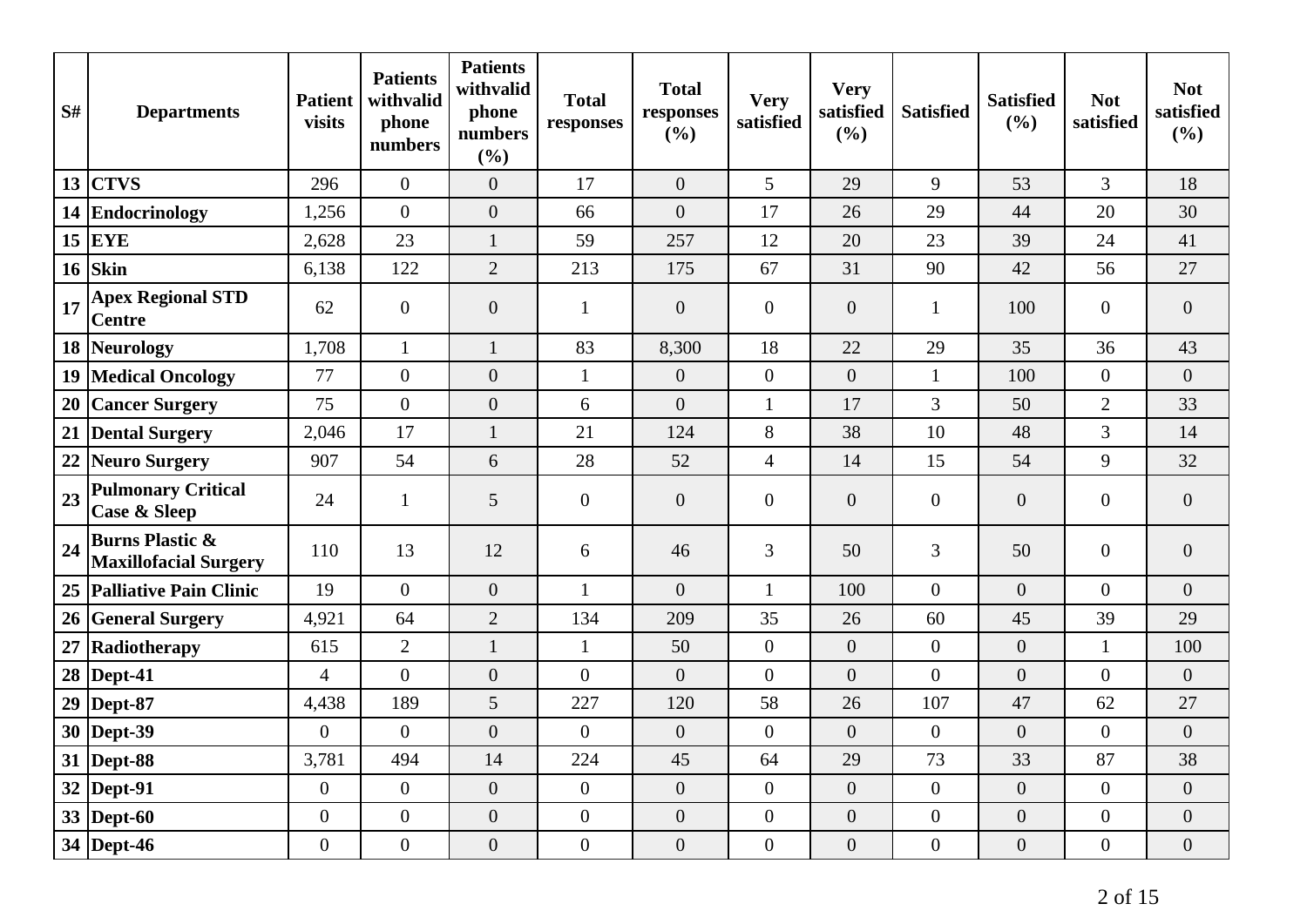| S# | <b>Departments</b> | visits | <b>Patients</b><br>Patient   withvalid<br>phone<br>numbers | <b>Patients</b><br>withvalid<br>phone<br>numbers<br>$(\%)$ | <b>Total</b><br>responses | <b>Total</b><br>responses<br>(%) | <b>Very</b><br>satisfied | Very<br>satisfied<br>(%) | <b>Satisfied</b> | <b>Satisfied</b><br>(9/0) | <b>Not</b><br>satisfied | <b>Not</b><br>satisfied<br>(%) |
|----|--------------------|--------|------------------------------------------------------------|------------------------------------------------------------|---------------------------|----------------------------------|--------------------------|--------------------------|------------------|---------------------------|-------------------------|--------------------------------|
|    | $35$ Dept-95       |        |                                                            |                                                            |                           |                                  |                          |                          |                  | 0                         |                         | 0                              |
|    | 36 Dept-89         |        |                                                            |                                                            |                           |                                  |                          |                          |                  | 0                         |                         | 0                              |
|    | 37 Dept-31         |        |                                                            |                                                            |                           |                                  |                          |                          |                  | 0                         |                         |                                |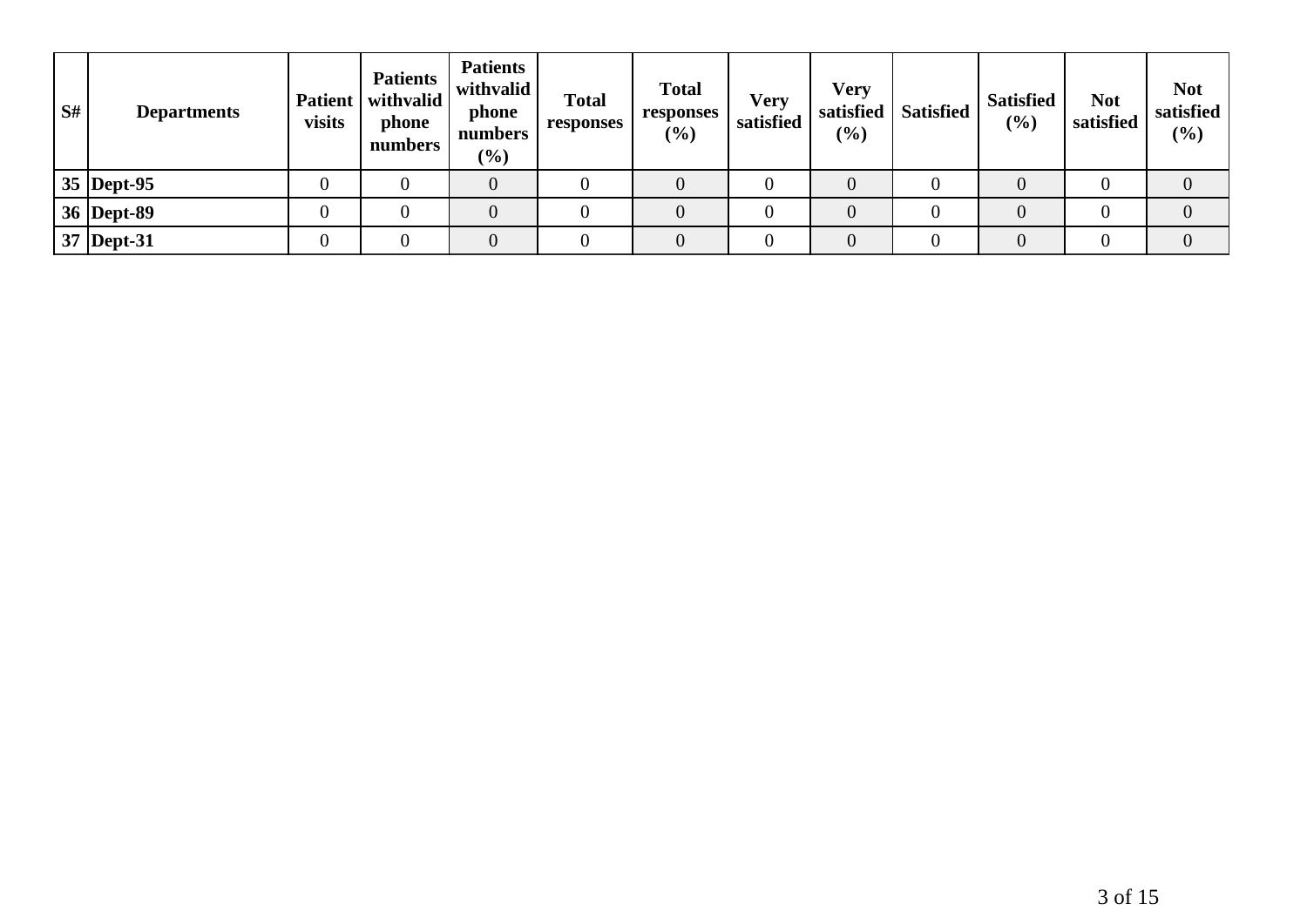# **2. Reasons for Dissatisfaction (Overall)**

| S#             | <b>Departments</b>                                      | <b>Total</b><br>responses for<br>dissatisfaction | <b>Staff</b><br>behaviour | <b>Staff</b><br>behaviour<br>(%) | <b>Cleanliness</b> | <b>Cleanliness</b><br>(%) | Cost of<br>treatment | Cost of<br>treatment<br>(%) | <b>Quality</b><br><b>of</b><br>treatment | Quality<br>of<br>treatment reasons<br>(%) | <b>Other</b>     | <b>Other</b><br>reasons<br>(%) |
|----------------|---------------------------------------------------------|--------------------------------------------------|---------------------------|----------------------------------|--------------------|---------------------------|----------------------|-----------------------------|------------------------------------------|-------------------------------------------|------------------|--------------------------------|
| $\mathbf{0}$   | <b>Total</b>                                            | 532                                              | 205                       | 39                               | 71                 | 13                        | 69                   | 13                          | 12                                       | $\overline{2}$                            | 175              | 33                             |
| $\mathbf{1}$   | <b>Cardiology</b>                                       | 19                                               | 8                         | 42                               | $\overline{2}$     | 11                        | $\overline{3}$       | 16                          | $\overline{0}$                           | $\overline{0}$                            | 6                | 31                             |
| $\overline{2}$ | <b>Haematology</b>                                      | $\Omega$                                         | $\overline{0}$            | $\overline{0}$                   | $\overline{0}$     | $\overline{0}$            | $\overline{0}$       | $\overline{0}$              | $\overline{0}$                           | $\overline{0}$                            | $\overline{0}$   | $\overline{0}$                 |
| 3 <sup>1</sup> | <b>Medicine</b>                                         | 99                                               | 37                        | 37                               | 11                 | 11                        | 11                   | 11                          | 6                                        | 6                                         | 34               | 35                             |
| 4              | <b>Nephrology</b>                                       | 3                                                | $\mathbf{1}$              | 33                               | $\overline{0}$     | $\overline{0}$            | $\overline{0}$       | $\boldsymbol{0}$            | $\overline{0}$                           | $\overline{0}$                            | $\overline{2}$   | 67                             |
| 5              | <b>Obstetrics and</b><br><b>Gynaecology</b>             | 33                                               | 16                        | 48                               | $\overline{2}$     | 6                         | $\overline{2}$       | 6                           | $\overline{2}$                           | 6                                         | 11               | 34                             |
|                | 6 Orthopaedics                                          | $\mathbf{1}$                                     | $\mathbf{1}$              | 100                              | $\overline{0}$     | $\overline{0}$            | $\overline{0}$       | $\overline{0}$              | $\overline{0}$                           | $\overline{0}$                            | $\overline{0}$   | $\overline{0}$                 |
| 7 <sup>1</sup> | Otorhinolaryngology                                     | 12                                               | $\overline{4}$            | 33                               | $\overline{0}$     | $\overline{0}$            | $\overline{2}$       | 17                          | $\overline{0}$                           | $\overline{0}$                            | 6                | 50                             |
| 8              | <b>Paediatrics</b>                                      | 17                                               | 8                         | 47                               | $\overline{2}$     | 12                        | $\overline{2}$       | 12                          | $\mathbf{1}$                             | 6                                         | $\overline{4}$   | 23                             |
|                | 9 Paediatric Surgery                                    | $\overline{2}$                                   | $\overline{0}$            | $\overline{0}$                   | $\mathbf{1}$       | 50                        | $\overline{0}$       | $\overline{0}$              | $\overline{0}$                           | $\overline{0}$                            | $\mathbf{1}$     | 50                             |
| 10             | <b>Physical Medicine &amp;</b><br><b>Rehabilitation</b> | 19                                               | 7                         | 37                               | 4                  | 21                        | 3                    | 16                          | $\mathbf{0}$                             | $\boldsymbol{0}$                          | 5                | 26                             |
|                | 11 Psychiatry                                           | 27                                               | 10                        | 37                               | $\overline{4}$     | 15                        | 8                    | 30                          | $\overline{0}$                           | $\overline{0}$                            | 5                | 18                             |
|                | 12 Urology                                              | 20                                               | $\overline{7}$            | 35                               | $\overline{3}$     | 15                        | 5 <sup>5</sup>       | 25                          | $\overline{0}$                           | $\overline{0}$                            | 5                | 25                             |
|                | $13$ CTVS                                               | $\mathbf{1}$                                     | $\mathbf{1}$              | 100                              | $\overline{0}$     | $\overline{0}$            | $\overline{0}$       | $\overline{0}$              | $\overline{0}$                           | $\overline{0}$                            | $\overline{0}$   | $\boldsymbol{0}$               |
|                | 14 Endocrinology                                        | 15                                               | 3                         | 20                               | $\overline{2}$     | 13                        | $\overline{2}$       | 13                          | $\overline{0}$                           | $\overline{0}$                            | 8                | 54                             |
|                | $15$ EYE                                                | 20                                               | $\overline{7}$            | 35                               | 6                  | 30                        | $\overline{2}$       | 10                          | $\overline{0}$                           | $\boldsymbol{0}$                          | 5                | 25                             |
|                | $16$ Skin                                               | 47                                               | 13                        | 28                               | 6                  | 13                        | 8                    | 17                          | $\overline{0}$                           | $\overline{0}$                            | 20               | 42                             |
| 17             | <b>Apex Regional STD</b><br><b>Centre</b>               | $\overline{0}$                                   | $\overline{0}$            | $\overline{0}$                   | $\overline{0}$     | $\overline{0}$            | $\overline{0}$       | $\overline{0}$              | $\overline{0}$                           | $\overline{0}$                            | $\overline{0}$   | $\theta$                       |
|                | 18 Neurology                                            | 36                                               | 15                        | 42                               | 6                  | 17                        | $\overline{2}$       | 6                           | $\overline{0}$                           | $\overline{0}$                            | 13               | 35                             |
|                | <b>19 Medical Oncology</b>                              | $\overline{0}$                                   | $\boldsymbol{0}$          | $\boldsymbol{0}$                 | $\overline{0}$     | $\boldsymbol{0}$          | $\overline{0}$       | $\boldsymbol{0}$            | $\boldsymbol{0}$                         | $\boldsymbol{0}$                          | $\boldsymbol{0}$ | $\boldsymbol{0}$               |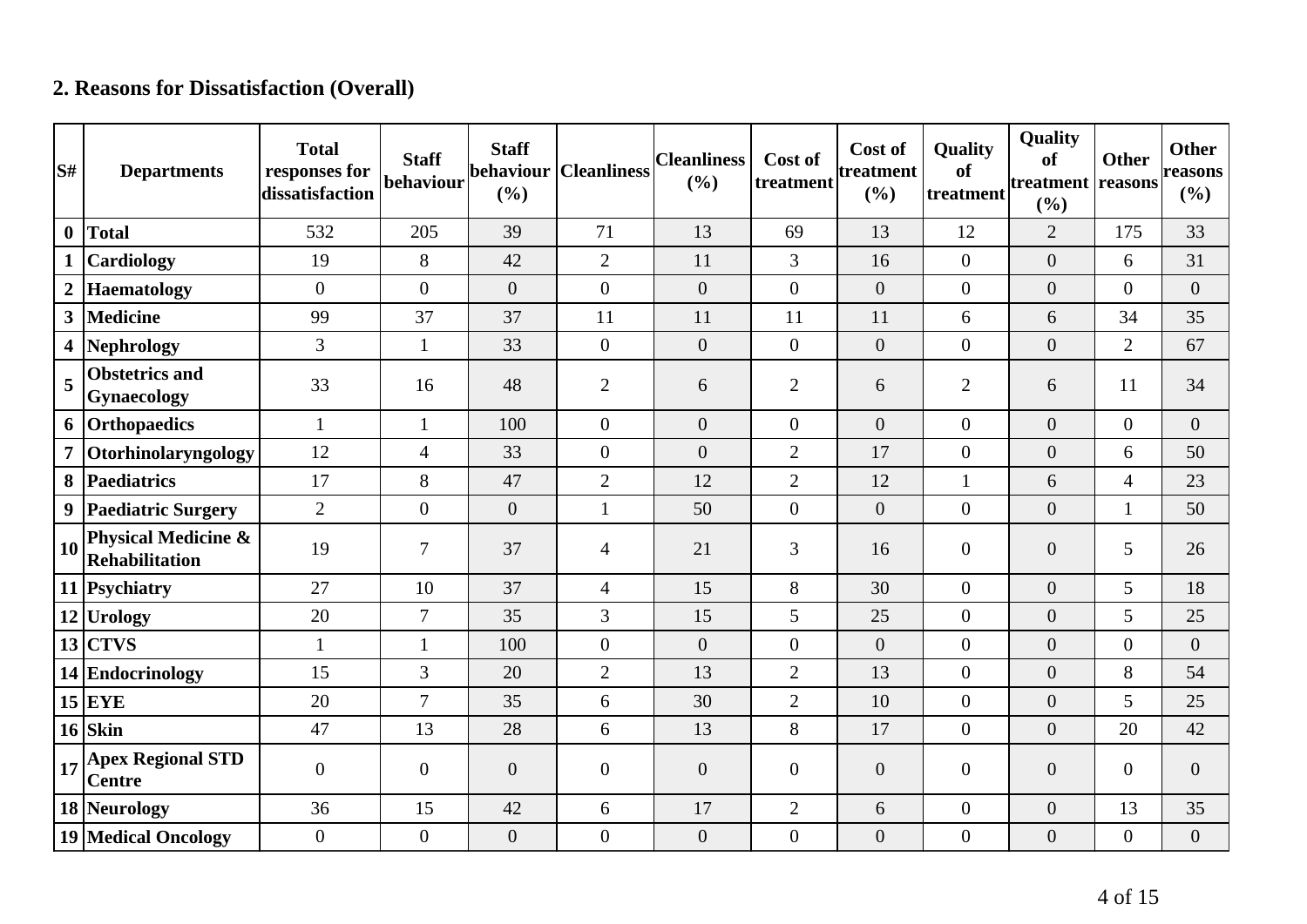| S# | <b>Departments</b>                                                 | <b>Total</b><br>responses for<br>dissatisfaction | <b>Staff</b><br>behaviour | <b>Staff</b><br>behaviour<br>(%) | <b>Cleanliness</b> | <b>Cleanliness</b><br>(9/0) | Cost of<br>treatment | Cost of<br>treatment<br>(%) | <b>Quality</b><br>of<br>treatment | <b>Quality</b><br><b>of</b><br>treatment reasons<br>$(\%)$ | <b>Other</b>     | <b>Other</b><br>reasons<br>(%) |
|----|--------------------------------------------------------------------|--------------------------------------------------|---------------------------|----------------------------------|--------------------|-----------------------------|----------------------|-----------------------------|-----------------------------------|------------------------------------------------------------|------------------|--------------------------------|
|    | 20 Cancer Surgery                                                  | $\mathbf{1}$                                     | $\overline{0}$            | $\overline{0}$                   | $\overline{0}$     | $\theta$                    | $\overline{0}$       | $\overline{0}$              | $\overline{0}$                    | $\overline{0}$                                             | $\mathbf{1}$     | 100                            |
|    | 21 Dental Surgery                                                  | $\overline{2}$                                   | $\overline{0}$            | $\overline{0}$                   | $\overline{0}$     | $\theta$                    | $\overline{0}$       | $\overline{0}$              | $\overline{0}$                    | $\overline{0}$                                             | $\overline{2}$   | 100                            |
|    | 22 Neuro Surgery                                                   | 8                                                | $\overline{2}$            | 25                               | $\overline{0}$     | $\overline{0}$              | $\overline{2}$       | 25                          | $\mathbf{1}$                      | 13                                                         | 3                | 37                             |
| 23 | <b>Pulmonary Critical</b><br><b>Case &amp; Sleep</b>               | $\overline{0}$                                   | $\overline{0}$            | $\overline{0}$                   | $\boldsymbol{0}$   | $\theta$                    | $\overline{0}$       | $\theta$                    | $\overline{0}$                    | $\boldsymbol{0}$                                           | $\overline{0}$   | $\overline{0}$                 |
|    | <b>Burns Plastic &amp;</b><br>24   Maxillofacial<br><b>Surgery</b> | $\boldsymbol{0}$                                 | $\mathbf{0}$              | $\overline{0}$                   | $\overline{0}$     | $\overline{0}$              | $\overline{0}$       | $\boldsymbol{0}$            | $\overline{0}$                    | $\boldsymbol{0}$                                           | $\boldsymbol{0}$ | $\overline{0}$                 |
|    | 25 Palliative Pain Clinic                                          | $\overline{0}$                                   | $\theta$                  | $\overline{0}$                   | $\overline{0}$     | $\theta$                    | $\overline{0}$       | $\overline{0}$              | $\overline{0}$                    | $\overline{0}$                                             | $\overline{0}$   | $\overline{0}$                 |
|    | 26 General Surgery                                                 | 31                                               | 14                        | 45                               | 3                  | 10                          | $\overline{4}$       | 13                          | $\overline{0}$                    | $\overline{0}$                                             | 10               | 32                             |
|    | 27 Radiotherapy                                                    | 3                                                | $\mathbf{1}$              | 33                               | 1                  | 33                          | $\overline{0}$       | $\mathbf{0}$                | $\overline{0}$                    | $\boldsymbol{0}$                                           | $\mathbf{1}$     | 34                             |
|    | $28$ Dept-41                                                       | $\overline{0}$                                   | $\overline{0}$            | $\overline{0}$                   | $\overline{0}$     | $\theta$                    | $\overline{0}$       | $\overline{0}$              | $\overline{0}$                    | $\overline{0}$                                             | $\mathbf{0}$     | $\overline{0}$                 |
|    | $29$ Dept-87                                                       | 59                                               | 26                        | 44                               | $\overline{7}$     | 12                          | $\overline{7}$       | 12                          | $\overline{2}$                    | 3                                                          | 17               | 29                             |
|    | $30$ Dept-39                                                       | $\overline{0}$                                   | $\theta$                  | $\overline{0}$                   | $\overline{0}$     | $\theta$                    | $\overline{0}$       | $\theta$                    | $\overline{0}$                    | $\overline{0}$                                             | $\overline{0}$   | $\overline{0}$                 |
|    | $31$ Dept-88                                                       | 57                                               | 24                        | 42                               | 11                 | 19                          | 6                    | 11                          | $\overline{0}$                    | $\overline{0}$                                             | 16               | 28                             |
|    | $32$ Dept-91                                                       | $\boldsymbol{0}$                                 | $\overline{0}$            | $\overline{0}$                   | $\overline{0}$     | $\theta$                    | $\overline{0}$       | $\mathbf{0}$                | $\overline{0}$                    | $\overline{0}$                                             | $\overline{0}$   | $\overline{0}$                 |
|    | $33$ Dept-60                                                       | $\overline{0}$                                   | $\overline{0}$            | $\overline{0}$                   | $\overline{0}$     | $\theta$                    | $\overline{0}$       | $\theta$                    | $\overline{0}$                    | $\overline{0}$                                             | $\mathbf{0}$     | $\overline{0}$                 |
|    | $34$ Dept-46                                                       | $\boldsymbol{0}$                                 | $\overline{0}$            | $\overline{0}$                   | $\overline{0}$     | $\overline{0}$              | $\overline{0}$       | $\overline{0}$              | $\overline{0}$                    | $\overline{0}$                                             | $\overline{0}$   | $\overline{0}$                 |
|    | $35$ Dept-95                                                       | $\boldsymbol{0}$                                 | $\overline{0}$            | $\overline{0}$                   | $\overline{0}$     | $\boldsymbol{0}$            | $\overline{0}$       | $\boldsymbol{0}$            | $\overline{0}$                    | $\boldsymbol{0}$                                           | $\overline{0}$   | $\boldsymbol{0}$               |
|    | 36 Dept-89                                                         | $\boldsymbol{0}$                                 | $\mathbf{0}$              | $\boldsymbol{0}$                 | $\overline{0}$     | $\boldsymbol{0}$            | $\overline{0}$       | $\boldsymbol{0}$            | $\overline{0}$                    | $\boldsymbol{0}$                                           | $\overline{0}$   | $\overline{0}$                 |
|    | 37 Dept-31                                                         | $\overline{0}$                                   | $\overline{0}$            | $\overline{0}$                   | $\overline{0}$     | $\boldsymbol{0}$            | $\overline{0}$       | $\boldsymbol{0}$            | $\overline{0}$                    | $\boldsymbol{0}$                                           | $\boldsymbol{0}$ | $\overline{0}$                 |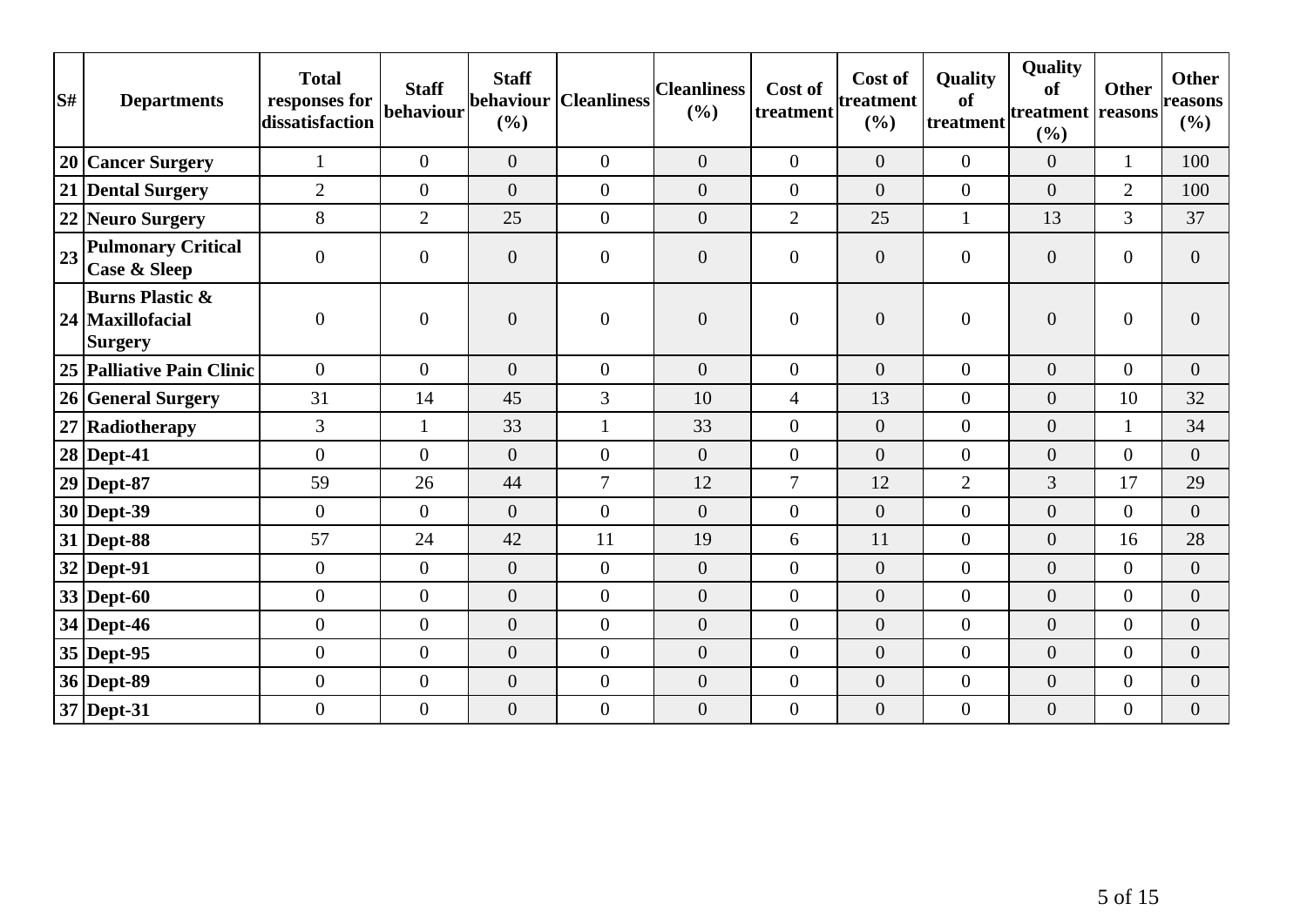# **3. Reasons for Dissatisfaction (Drill Down)**

# **3.1 Staff Behaviour**

| lS#              | <b>Departments</b>                                                          | <b>Total</b><br>responses for<br>dissatisfaction Doctor<br>with staff<br>behaviour |                  | <b>Doctor</b><br>(%) | <b>Nurse</b>   | <b>Nurse</b><br>(%) | Laboratory/X-<br>Ray<br>technician | aboratory/X-<br>Ray<br>technician<br>(%) | Pharmacist       | <b>Pharmacist Ward</b><br>(%) | boy              | <b>Ward</b><br>boy<br>(%) | Other<br><b>Staff</b> | <b>Other</b><br><b>Staff</b><br>(%) |
|------------------|-----------------------------------------------------------------------------|------------------------------------------------------------------------------------|------------------|----------------------|----------------|---------------------|------------------------------------|------------------------------------------|------------------|-------------------------------|------------------|---------------------------|-----------------------|-------------------------------------|
| $\boldsymbol{0}$ | Total                                                                       | 165                                                                                | 65               | 39                   | 18             | 11                  | 18                                 | 11                                       | 12               | $\overline{7}$                | 8                | 5                         | 44                    | 27                                  |
|                  | <b>Cardiology</b>                                                           | $\overline{4}$                                                                     | $\boldsymbol{0}$ | $\overline{0}$       | $\overline{0}$ | $\overline{0}$      | $\overline{0}$                     | $\overline{0}$                           | $\overline{0}$   | $\boldsymbol{0}$              | 1                | 25                        | 3                     | 75                                  |
| $\boldsymbol{2}$ | Haematology                                                                 | $\overline{0}$                                                                     | $\boldsymbol{0}$ | $\overline{0}$       | $\overline{0}$ | $\overline{0}$      | $\boldsymbol{0}$                   | $\overline{0}$                           | $\boldsymbol{0}$ | $\boldsymbol{0}$              | $\overline{0}$   | $\overline{0}$            | $\overline{0}$        | $\overline{0}$                      |
| $\mathbf{3}$     | <b>Medicine</b>                                                             | 30                                                                                 | 8                | 27                   | $\overline{2}$ | $\overline{7}$      | 3                                  | 10                                       | $\mathbf{2}$     | $\overline{7}$                | 6                | 20                        | 9                     | 29                                  |
|                  | 4 Nephrology                                                                | $\mathbf{1}$                                                                       | $\boldsymbol{0}$ | $\overline{0}$       | $\overline{0}$ | $\overline{0}$      | $\overline{0}$                     | $\boldsymbol{0}$                         | $\boldsymbol{0}$ | $\boldsymbol{0}$              | $\boldsymbol{0}$ | $\overline{0}$            | $\mathbf{1}$          | 100                                 |
| 5                | <b>Obstetrics and</b><br>Gynaecology                                        | 18                                                                                 | 6                | 33                   | $\overline{4}$ | 22                  | $\overline{2}$                     | 11                                       | 1                | 6                             | 1                | 6                         | $\overline{4}$        | 22                                  |
|                  | 6 Orthopaedics                                                              | $\mathbf{0}$                                                                       | $\mathbf{0}$     | $\overline{0}$       | $\overline{0}$ | $\overline{0}$      | $\overline{0}$                     | $\overline{0}$                           | $\overline{0}$   | $\overline{0}$                | $\mathbf{0}$     | $\overline{0}$            | $\overline{0}$        | $\overline{0}$                      |
|                  | Otorhinolaryngology                                                         | $\overline{2}$                                                                     |                  | 50                   | $\Omega$       | $\overline{0}$      | $\mathbf{1}$                       | 50                                       | $\overline{0}$   | $\boldsymbol{0}$              | $\overline{0}$   | $\overline{0}$            | $\overline{0}$        | $\overline{0}$                      |
|                  | 8 Paediatrics                                                               | 5                                                                                  | $\overline{2}$   | 40                   | $\Omega$       | $\overline{0}$      | $\mathbf{2}$                       | 40                                       | $\boldsymbol{0}$ | $\boldsymbol{0}$              | $\overline{0}$   | $\overline{0}$            | 1                     | 20                                  |
|                  | 9 Paediatric Surgery                                                        | $\boldsymbol{0}$                                                                   | $\overline{0}$   | $\overline{0}$       | $\overline{0}$ | $\overline{0}$      | $\overline{0}$                     | $\overline{0}$                           | $\overline{0}$   | $\boldsymbol{0}$              | $\overline{0}$   | $\overline{0}$            | $\mathbf{0}$          | $\overline{0}$                      |
| 10               | <b>Physical Medicine</b><br>& Rehabilitation                                | 6                                                                                  | 3                | 50                   | $\overline{0}$ | $\overline{0}$      | $\mathbf{1}$                       | 17                                       | 1                | 17                            | $\overline{0}$   | $\overline{0}$            | $\mathbf{1}$          | 16                                  |
|                  | 11 Psychiatry                                                               | 10                                                                                 | 6                | 60                   | $\Omega$       | $\overline{0}$      | $\boldsymbol{0}$                   | $\overline{0}$                           |                  | 10                            | $\overline{0}$   | $\overline{0}$            | 3                     | 30                                  |
|                  | 12 Urology                                                                  | $\overline{7}$                                                                     | $\mathbf{1}$     | 14                   | 1              | 14                  | $\overline{2}$                     | 29                                       | $\overline{0}$   | $\overline{0}$                | $\overline{0}$   | $\Omega$                  | $\overline{3}$        | 43                                  |
|                  | $13$ CTVS                                                                   | $\mathbf{1}$                                                                       | $\overline{0}$   | $\overline{0}$       | $\Omega$       | $\overline{0}$      | $\mathbf{1}$                       | 100                                      | $\overline{0}$   | $\overline{0}$                | $\overline{0}$   | $\overline{0}$            | $\overline{0}$        | $\overline{0}$                      |
|                  | 14 Endocrinology                                                            | $\overline{4}$                                                                     | $\mathbf{1}$     | 25                   | 1              | 25                  | $\mathbf{1}$                       | 25                                       | $\boldsymbol{0}$ | $\boldsymbol{0}$              | $\overline{0}$   | $\overline{0}$            | $\mathbf{1}$          | 25                                  |
|                  | $15$ EYE                                                                    | 5                                                                                  | 3                | 60                   | $\overline{2}$ | 40                  | $\boldsymbol{0}$                   | $\overline{0}$                           | $\overline{0}$   | $\overline{0}$                | $\overline{0}$   | $\overline{0}$            | $\mathbf{0}$          | $\overline{0}$                      |
|                  | $16$ Skin                                                                   | 12                                                                                 | 5                | 42                   | $\overline{2}$ | 17                  | $\mathbf{1}$                       | 8                                        | $\mathbf{1}$     | 8                             | $\overline{0}$   | $\overline{0}$            | 3                     | 25                                  |
|                  | $\left  \frac{1}{17} \right _0^{\text{Apez}}$ Regional STD<br><b>Centre</b> | $\boldsymbol{0}$                                                                   | $\overline{0}$   | $\overline{0}$       | $\overline{0}$ | $\overline{0}$      | $\theta$                           | $\overline{0}$                           | $\boldsymbol{0}$ | $\boldsymbol{0}$              | $\mathbf{0}$     | $\boldsymbol{0}$          | $\theta$              | $\overline{0}$                      |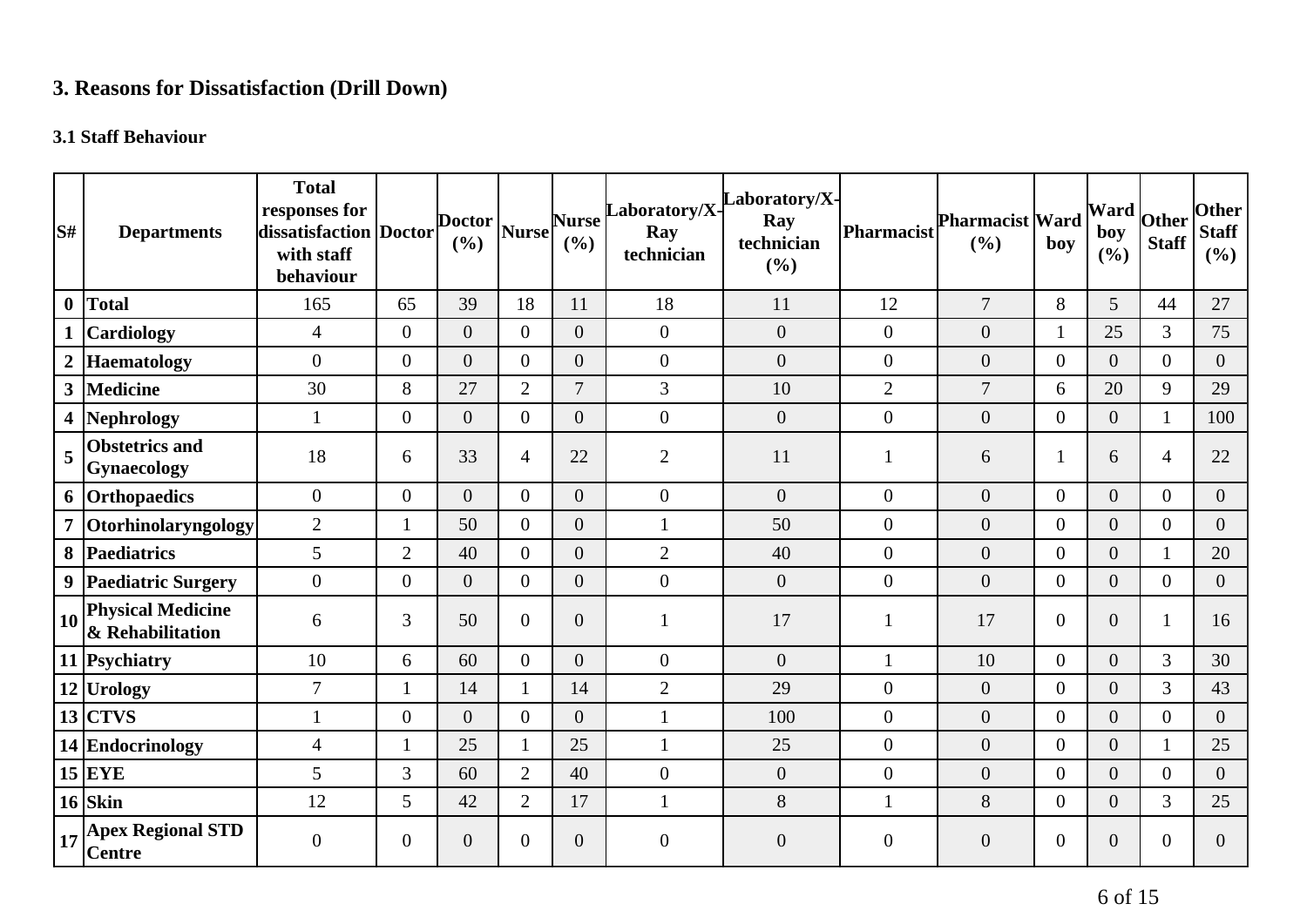| S# | <b>Departments</b>                                        | <b>Total</b><br>responses for<br>dissatisfaction Doctor<br>with staff<br>behaviour |                  | <b>Doctor</b><br>(9/0) | <b>Nurse</b>   | <b>Nurse</b><br>(%) | Laboratory/X-<br>Ray<br>technician | Laboratory/X-<br>Ray<br>technician<br>(%) | <b>Pharmacist</b> | Pharmacist Ward<br>(%) | boy            | $\sqrt{\text{Ward}}$ Other<br>boy<br>(%) | <b>Staff</b>     | <b>Other</b><br><b>Staff</b><br>(%) |
|----|-----------------------------------------------------------|------------------------------------------------------------------------------------|------------------|------------------------|----------------|---------------------|------------------------------------|-------------------------------------------|-------------------|------------------------|----------------|------------------------------------------|------------------|-------------------------------------|
|    | 18 Neurology                                              | 10                                                                                 | 3                | 30                     | $\overline{0}$ | $\overline{0}$      | $\mathbf{1}$                       | 10                                        | $\overline{2}$    | 20                     | $\overline{0}$ | $\overline{0}$                           | $\overline{4}$   | 40                                  |
|    | <b>19 Medical Oncology</b>                                | $\boldsymbol{0}$                                                                   | $\overline{0}$   | $\overline{0}$         | $\theta$       | $\overline{0}$      | $\boldsymbol{0}$                   | $\boldsymbol{0}$                          | $\overline{0}$    | $\boldsymbol{0}$       | $\overline{0}$ | $\overline{0}$                           | $\overline{0}$   | $\overline{0}$                      |
|    | 20 Cancer Surgery                                         | $\overline{0}$                                                                     | $\overline{0}$   | $\overline{0}$         | $\Omega$       | $\overline{0}$      | $\overline{0}$                     | $\overline{0}$                            | $\overline{0}$    | $\overline{0}$         | $\overline{0}$ | $\overline{0}$                           | $\overline{0}$   | $\overline{0}$                      |
|    | 21 Dental Surgery                                         | $\boldsymbol{0}$                                                                   | $\overline{0}$   | $\overline{0}$         | $\overline{0}$ | $\overline{0}$      | $\boldsymbol{0}$                   | $\boldsymbol{0}$                          | $\overline{0}$    | $\boldsymbol{0}$       | $\overline{0}$ | $\overline{0}$                           | $\overline{0}$   | $\overline{0}$                      |
|    | 22 Neuro Surgery                                          | $\overline{2}$                                                                     | 1                | 50                     | $\mathbf{1}$   | 50                  | $\boldsymbol{0}$                   | $\overline{0}$                            | $\overline{0}$    | $\overline{0}$         | $\overline{0}$ | $\overline{0}$                           | $\overline{0}$   | $\overline{0}$                      |
| 23 | <b>Pulmonary Critical</b><br><b>Case &amp; Sleep</b>      | $\overline{0}$                                                                     | $\overline{0}$   | $\overline{0}$         | $\overline{0}$ | $\overline{0}$      | $\boldsymbol{0}$                   | $\overline{0}$                            | $\overline{0}$    | $\overline{0}$         | $\overline{0}$ | $\overline{0}$                           | $\overline{0}$   | $\Omega$                            |
|    | <b>Burns Plastic &amp;</b><br>24 Maxillofacial<br>Surgery | $\boldsymbol{0}$                                                                   | $\boldsymbol{0}$ | $\overline{0}$         | $\overline{0}$ | $\overline{0}$      | $\boldsymbol{0}$                   | $\overline{0}$                            | $\overline{0}$    | $\overline{0}$         | $\overline{0}$ | $\overline{0}$                           | $\boldsymbol{0}$ | $\Omega$                            |
|    | 25 Palliative Pain Clinic                                 | $\overline{0}$                                                                     | $\overline{0}$   | $\overline{0}$         | $\theta$       | $\overline{0}$      | $\mathbf{0}$                       | $\overline{0}$                            | $\overline{0}$    | $\overline{0}$         | $\overline{0}$ | $\overline{0}$                           | $\overline{0}$   | $\overline{0}$                      |
|    | 26 General Surgery                                        | 11                                                                                 | 7                | 64                     | $\mathbf{1}$   | 9                   | $\mathbf{1}$                       | 9                                         | $\overline{0}$    | $\boldsymbol{0}$       | $\overline{0}$ | $\overline{0}$                           | $\overline{2}$   | 18                                  |
|    | 27 Radiotherapy                                           | $\boldsymbol{0}$                                                                   | $\boldsymbol{0}$ | $\boldsymbol{0}$       | $\overline{0}$ | $\overline{0}$      | $\boldsymbol{0}$                   | $\boldsymbol{0}$                          | $\boldsymbol{0}$  | $\boldsymbol{0}$       | $\overline{0}$ | $\overline{0}$                           | $\overline{0}$   | $\Omega$                            |
|    | 28 Dept-41                                                | $\overline{0}$                                                                     | $\overline{0}$   | $\overline{0}$         | $\overline{0}$ | $\overline{0}$      | $\boldsymbol{0}$                   | $\overline{0}$                            | $\overline{0}$    | $\overline{0}$         | $\overline{0}$ | $\overline{0}$                           | $\overline{0}$   | $\overline{0}$                      |
|    | 29 Dept-87                                                | 25                                                                                 | 11               | 44                     | $\overline{2}$ | 8                   | $\overline{2}$                     | 8                                         | 3                 | 12                     | $\overline{0}$ | $\overline{0}$                           | $\overline{7}$   | 28                                  |
|    | 30 Dept-39                                                | $\overline{0}$                                                                     | $\overline{0}$   | $\overline{0}$         | $\overline{0}$ | $\overline{0}$      | $\boldsymbol{0}$                   | $\overline{0}$                            | $\overline{0}$    | $\overline{0}$         | $\overline{0}$ | $\overline{0}$                           | $\overline{0}$   | $\overline{0}$                      |
|    | 31 Dept-88                                                | 12                                                                                 | $\overline{7}$   | 58                     | $\overline{2}$ | 17                  | $\boldsymbol{0}$                   | $\boldsymbol{0}$                          | $\mathbf{1}$      | $8\,$                  | $\overline{0}$ | $\overline{0}$                           | $\overline{2}$   | 17                                  |
|    | 32 Dept-91                                                | $\boldsymbol{0}$                                                                   | $\overline{0}$   | $\overline{0}$         | $\theta$       | $\Omega$            | $\boldsymbol{0}$                   | $\overline{0}$                            | $\overline{0}$    | $\overline{0}$         | $\overline{0}$ | $\overline{0}$                           | $\overline{0}$   | $\Omega$                            |
|    | $33$ Dept-60                                              | $\boldsymbol{0}$                                                                   | $\overline{0}$   | $\overline{0}$         | $\overline{0}$ | $\overline{0}$      | $\boldsymbol{0}$                   | $\boldsymbol{0}$                          | $\overline{0}$    | $\boldsymbol{0}$       | $\overline{0}$ | $\overline{0}$                           | $\overline{0}$   | $\overline{0}$                      |
|    | 34 Dept-46                                                | $\boldsymbol{0}$                                                                   | $\boldsymbol{0}$ | $\overline{0}$         | $\theta$       | $\overline{0}$      | $\boldsymbol{0}$                   | $\boldsymbol{0}$                          | $\overline{0}$    | $\boldsymbol{0}$       | $\overline{0}$ | $\overline{0}$                           | $\overline{0}$   | $\overline{0}$                      |
|    | 35 Dept-95                                                | $\overline{0}$                                                                     | $\overline{0}$   | $\overline{0}$         | $\theta$       | $\overline{0}$      | $\mathbf{0}$                       | $\overline{0}$                            | $\overline{0}$    | $\overline{0}$         | $\overline{0}$ | $\overline{0}$                           | $\overline{0}$   | $\overline{0}$                      |
|    | 36 Dept-89                                                | $\boldsymbol{0}$                                                                   | $\boldsymbol{0}$ | $\boldsymbol{0}$       | $\overline{0}$ | $\overline{0}$      | $\boldsymbol{0}$                   | $\boldsymbol{0}$                          | $\overline{0}$    | $\boldsymbol{0}$       | $\overline{0}$ | $\overline{0}$                           | $\boldsymbol{0}$ | $\overline{0}$                      |
|    | 37 Dept-31                                                | $\overline{0}$                                                                     | $\overline{0}$   | $\overline{0}$         | $\overline{0}$ | $\overline{0}$      | $\boldsymbol{0}$                   | $\overline{0}$                            | $\overline{0}$    | $\overline{0}$         | $\overline{0}$ | $\overline{0}$                           | $\overline{0}$   | $\overline{0}$                      |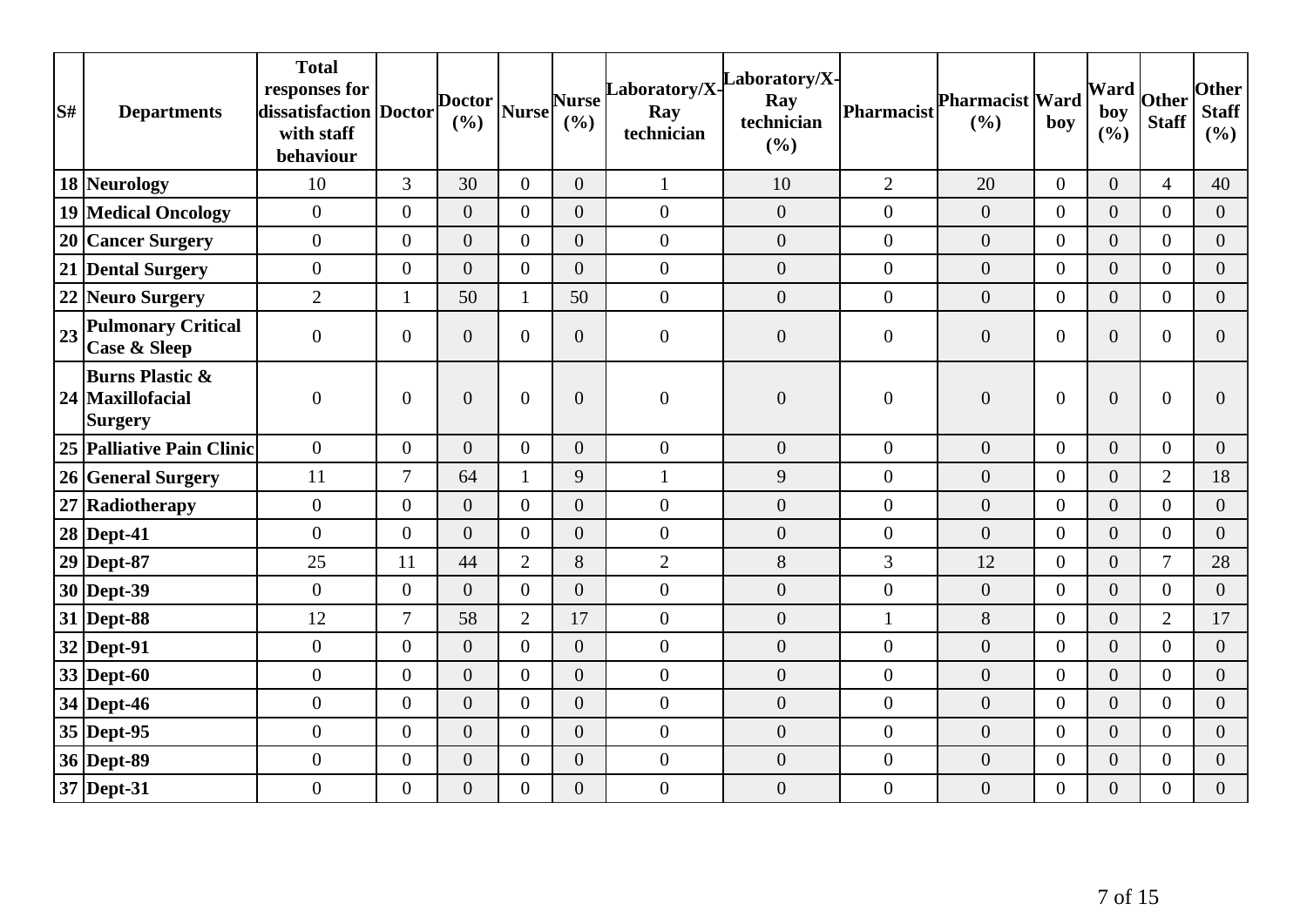### **3.2 Cleanliness**

| S#               | <b>Departments</b>                           | <b>Total</b><br>responses<br>for dis-<br>satisfaction<br>with<br>cleanliness | <b>Patient</b><br>regi-<br>stration<br>and<br>waiting<br>area | Patient<br>regi-<br>stration<br>and<br>waiting<br>area<br>(%) | wards          | wards<br>(%)     | <b>Exam</b><br>ination<br>room<br>and<br>table | Exam-<br>ination<br>room<br>and<br>table<br>(%) | <b>Corridors</b> | <b>Corridors</b><br>(%) | Toilet           | <b>Toilet</b><br>(9/0) | <b>Bed</b><br>sheets | <b>Bed</b><br>sheets<br>(%) | General<br>surro-<br>unding | <b>General</b><br>surro-<br>unding<br>(9/0) |
|------------------|----------------------------------------------|------------------------------------------------------------------------------|---------------------------------------------------------------|---------------------------------------------------------------|----------------|------------------|------------------------------------------------|-------------------------------------------------|------------------|-------------------------|------------------|------------------------|----------------------|-----------------------------|-----------------------------|---------------------------------------------|
| $\boldsymbol{0}$ | <b>Total</b>                                 | 63                                                                           | 14                                                            | 22                                                            | $\overline{4}$ | 6                | 5                                              | 8                                               | $\overline{7}$   | 11                      | 21               | 33                     | $\overline{2}$       | 3                           | 10                          | 17                                          |
|                  | <b>Cardiology</b>                            | $\mathbf{1}$                                                                 | $\overline{0}$                                                | $\overline{0}$                                                | $\overline{0}$ | $\overline{0}$   | $\overline{0}$                                 | $\overline{0}$                                  | $\mathbf{0}$     | $\overline{0}$          | $\mathbf{1}$     | 100                    | $\overline{0}$       | $\boldsymbol{0}$            | $\overline{0}$              | $\boldsymbol{0}$                            |
| $\boldsymbol{2}$ | Haematology                                  | $\overline{0}$                                                               | $\overline{0}$                                                | $\overline{0}$                                                | $\overline{0}$ | $\overline{0}$   | $\overline{0}$                                 | $\boldsymbol{0}$                                | $\mathbf{0}$     | $\overline{0}$          | $\boldsymbol{0}$ | $\overline{0}$         | $\overline{0}$       | $\overline{0}$              | $\overline{0}$              | $\boldsymbol{0}$                            |
| $\mathbf{3}$     | Medicine                                     | 16                                                                           | $\overline{2}$                                                | 13                                                            | 3              | 19               | $\overline{0}$                                 | $\overline{0}$                                  | $\boldsymbol{0}$ | $\overline{0}$          | 3                | 19                     | 2                    | 13                          | 6                           | 36                                          |
|                  | 4  Nephrology                                | $\boldsymbol{0}$                                                             | $\overline{0}$                                                | $\overline{0}$                                                | $\overline{0}$ | $\boldsymbol{0}$ | $\overline{0}$                                 | $\boldsymbol{0}$                                | $\boldsymbol{0}$ | $\overline{0}$          | $\overline{0}$   | $\overline{0}$         | $\overline{0}$       | $\boldsymbol{0}$            | $\overline{0}$              | $\boldsymbol{0}$                            |
| 5                | <b>Obstetrics and</b><br>Gynaecology         | $\mathbf{0}$                                                                 | $\overline{0}$                                                | $\overline{0}$                                                | $\overline{0}$ | $\overline{0}$   | $\overline{0}$                                 | $\overline{0}$                                  | $\overline{0}$   | $\overline{0}$          | $\boldsymbol{0}$ | $\overline{0}$         | $\overline{0}$       | $\boldsymbol{0}$            | $\overline{0}$              | $\boldsymbol{0}$                            |
|                  | 6 Orthopaedics                               | $\mathbf{0}$                                                                 | $\overline{0}$                                                | $\overline{0}$                                                | $\overline{0}$ | $\boldsymbol{0}$ | $\overline{0}$                                 | $\boldsymbol{0}$                                | $\boldsymbol{0}$ | $\overline{0}$          | $\overline{0}$   | $\overline{0}$         | $\overline{0}$       | $\boldsymbol{0}$            | $\overline{0}$              | $\boldsymbol{0}$                            |
| $\overline{7}$   | <b>Otorhinolaryngology</b>                   | $\overline{0}$                                                               | $\overline{0}$                                                | $\overline{0}$                                                | $\Omega$       | $\overline{0}$   | $\overline{0}$                                 | $\overline{0}$                                  | $\boldsymbol{0}$ | $\overline{0}$          | $\overline{0}$   | $\Omega$               | $\overline{0}$       | $\boldsymbol{0}$            | $\overline{0}$              | $\boldsymbol{0}$                            |
| 8                | Paediatrics                                  | $\overline{2}$                                                               | $\mathbf{1}$                                                  | 50                                                            | $\overline{0}$ | $\boldsymbol{0}$ | $\overline{0}$                                 | $\overline{0}$                                  | $\mathbf{0}$     | $\overline{0}$          | $\mathbf{1}$     | 50                     | $\overline{0}$       | $\boldsymbol{0}$            | $\overline{0}$              | $\boldsymbol{0}$                            |
| 9                | <b>Paediatric Surgery</b>                    | $\overline{0}$                                                               | $\overline{0}$                                                | $\overline{0}$                                                | $\overline{0}$ | $\overline{0}$   | $\overline{0}$                                 | $\boldsymbol{0}$                                | $\mathbf{0}$     | $\overline{0}$          | $\overline{0}$   | $\overline{0}$         | $\overline{0}$       | $\boldsymbol{0}$            | $\overline{0}$              | $\boldsymbol{0}$                            |
| 10               | <b>Physical Medicine</b><br>& Rehabilitation | 6                                                                            | $\mathbf{1}$                                                  | 17                                                            | $\overline{0}$ | $\boldsymbol{0}$ |                                                | 17                                              | $\mathbf{1}$     | 17                      | $\mathbf{2}$     | 33                     | $\overline{0}$       | $\boldsymbol{0}$            | 1                           | 16                                          |
|                  | 11 Psychiatry                                | 5                                                                            | $\mathbf{1}$                                                  | 20                                                            |                | 20               | $\overline{0}$                                 | $\overline{0}$                                  | $\mathbf{1}$     | 20                      | $\overline{2}$   | 40                     | $\overline{0}$       | $\overline{0}$              | $\overline{0}$              | $\boldsymbol{0}$                            |
|                  | 12 Urology                                   | $\mathbf{1}$                                                                 | $\mathbf{1}$                                                  | 100                                                           | $\overline{0}$ | $\overline{0}$   | $\overline{0}$                                 | $\overline{0}$                                  | $\overline{0}$   | $\overline{0}$          | $\overline{0}$   | $\overline{0}$         | $\overline{0}$       | $\boldsymbol{0}$            | $\overline{0}$              | $\boldsymbol{0}$                            |
|                  | $13$ CTVS                                    | $\overline{0}$                                                               | $\overline{0}$                                                | $\overline{0}$                                                | $\theta$       | $\overline{0}$   | $\overline{0}$                                 | $\overline{0}$                                  | $\mathbf{0}$     | $\overline{0}$          | $\overline{0}$   | $\Omega$               | $\overline{0}$       | $\boldsymbol{0}$            | $\overline{0}$              | $\boldsymbol{0}$                            |
|                  | 14 Endocrinology                             | $\overline{2}$                                                               | $\overline{0}$                                                | $\overline{0}$                                                | $\overline{0}$ | $\boldsymbol{0}$ | $\overline{0}$                                 | $\boldsymbol{0}$                                | $\overline{0}$   | $\overline{0}$          | $\overline{2}$   | 100                    | $\Omega$             | $\boldsymbol{0}$            | $\overline{0}$              | $\boldsymbol{0}$                            |
|                  | $15$ EYE                                     | 5                                                                            | 3                                                             | 60                                                            | $\overline{0}$ | $\overline{0}$   | $\overline{0}$                                 | $\overline{0}$                                  | $\boldsymbol{0}$ | $\overline{0}$          | $\mathbf{1}$     | 20                     | $\overline{0}$       | $\boldsymbol{0}$            |                             | 20                                          |
|                  | $16$ Skin                                    | $\overline{7}$                                                               | $\mathbf{1}$                                                  | 14                                                            | $\overline{0}$ | $\boldsymbol{0}$ | $\overline{2}$                                 | 29                                              | 3                | 43                      | $\mathbf{1}$     | 14                     | $\overline{0}$       | $\boldsymbol{0}$            | $\overline{0}$              | $\boldsymbol{0}$                            |
| 17               | <b>Apex Regional STD</b><br><b>Centre</b>    | $\overline{0}$                                                               | $\overline{0}$                                                | $\overline{0}$                                                | $\overline{0}$ | $\overline{0}$   | $\overline{0}$                                 | $\overline{0}$                                  | $\boldsymbol{0}$ | $\overline{0}$          | $\boldsymbol{0}$ | $\overline{0}$         | $\overline{0}$       | $\boldsymbol{0}$            | $\overline{0}$              | $\mathbf{0}$                                |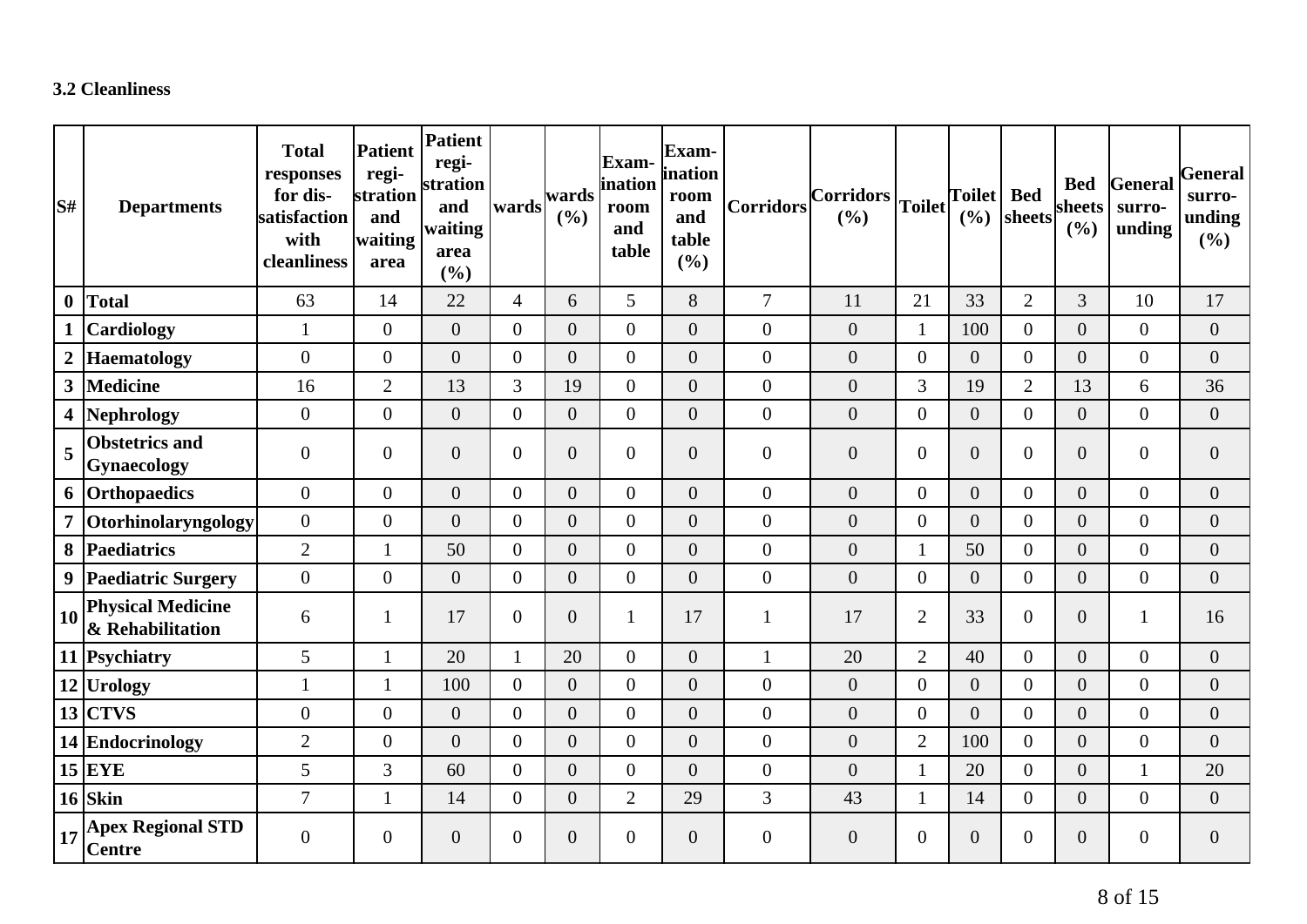| S# | <b>Departments</b>                                        | <b>Total</b><br>responses<br>for dis-<br>satisfaction<br>with<br>cleanliness | <b>Patient</b><br>regi-<br>stration<br>and<br>waiting<br>area | <b>Patient</b><br>regi-<br>stration<br>and<br>waiting<br>area<br>(%) | wards          | wards<br>(%)     | Exam-<br>ination<br>room<br>and<br>table | Exam-<br>ination<br>room<br>and<br>table<br>(%) | Corridors        | $ Corridors _{Toilet} $<br>(%) |                  | <b>Toilet</b><br>(%) | <b>Bed</b><br>sheets | sheets<br>(%)    | <b>Bed General</b><br>surro-<br>unding | General<br>surro-<br>unding<br>(%) |
|----|-----------------------------------------------------------|------------------------------------------------------------------------------|---------------------------------------------------------------|----------------------------------------------------------------------|----------------|------------------|------------------------------------------|-------------------------------------------------|------------------|--------------------------------|------------------|----------------------|----------------------|------------------|----------------------------------------|------------------------------------|
|    | 18 Neurology                                              | 3                                                                            | $\mathbf{1}$                                                  | 33                                                                   | $\overline{0}$ | $\overline{0}$   | $\overline{0}$                           | $\overline{0}$                                  | $\mathbf{0}$     | $\overline{0}$                 | $\overline{2}$   | 67                   | $\overline{0}$       | $\overline{0}$   | $\boldsymbol{0}$                       | $\boldsymbol{0}$                   |
|    | <b>19 Medical Oncology</b>                                | $\overline{0}$                                                               | $\overline{0}$                                                | $\overline{0}$                                                       | $\overline{0}$ | $\overline{0}$   | $\boldsymbol{0}$                         | $\overline{0}$                                  | $\mathbf{0}$     | $\boldsymbol{0}$               | $\boldsymbol{0}$ | $\overline{0}$       | $\overline{0}$       | $\boldsymbol{0}$ | $\boldsymbol{0}$                       | $\overline{0}$                     |
|    | 20 Cancer Surgery                                         | $\overline{0}$                                                               | $\overline{0}$                                                | $\overline{0}$                                                       | $\overline{0}$ | $\overline{0}$   | $\overline{0}$                           | $\overline{0}$                                  | $\mathbf{0}$     | $\overline{0}$                 | $\boldsymbol{0}$ | $\overline{0}$       | $\overline{0}$       | $\overline{0}$   | $\overline{0}$                         | $\boldsymbol{0}$                   |
|    | 21 Dental Surgery                                         | $\overline{0}$                                                               | $\overline{0}$                                                | $\boldsymbol{0}$                                                     | $\overline{0}$ | $\overline{0}$   | $\overline{0}$                           | $\overline{0}$                                  | $\mathbf{0}$     | $\overline{0}$                 | $\boldsymbol{0}$ | $\overline{0}$       | $\overline{0}$       | $\overline{0}$   | $\boldsymbol{0}$                       | $\boldsymbol{0}$                   |
|    | 22 Neuro Surgery                                          | $\overline{0}$                                                               | $\overline{0}$                                                | $\overline{0}$                                                       | $\overline{0}$ | $\overline{0}$   | $\boldsymbol{0}$                         | $\overline{0}$                                  | $\boldsymbol{0}$ | $\boldsymbol{0}$               | $\boldsymbol{0}$ | $\overline{0}$       | $\overline{0}$       | $\boldsymbol{0}$ | $\overline{0}$                         | $\overline{0}$                     |
| 23 | <b>Pulmonary Critical</b><br><b>Case &amp; Sleep</b>      | $\overline{0}$                                                               | $\overline{0}$                                                | $\boldsymbol{0}$                                                     | $\overline{0}$ | $\boldsymbol{0}$ | $\boldsymbol{0}$                         | $\boldsymbol{0}$                                | $\boldsymbol{0}$ | $\boldsymbol{0}$               | $\boldsymbol{0}$ | $\overline{0}$       | $\overline{0}$       | $\boldsymbol{0}$ | $\boldsymbol{0}$                       | $\theta$                           |
|    | <b>Burns Plastic &amp;</b><br>24 Maxillofacial<br>Surgery | $\overline{0}$                                                               | $\overline{0}$                                                | $\overline{0}$                                                       | $\overline{0}$ | $\overline{0}$   | $\boldsymbol{0}$                         | $\overline{0}$                                  | $\boldsymbol{0}$ | $\overline{0}$                 | $\mathbf{0}$     | $\overline{0}$       | $\overline{0}$       | $\overline{0}$   | $\boldsymbol{0}$                       | $\overline{0}$                     |
|    | 25 Palliative Pain Clinic                                 | $\overline{0}$                                                               | $\boldsymbol{0}$                                              | $\boldsymbol{0}$                                                     | $\overline{0}$ | $\boldsymbol{0}$ | $\boldsymbol{0}$                         | $\boldsymbol{0}$                                | $\overline{0}$   | $\boldsymbol{0}$               | $\overline{0}$   | $\overline{0}$       | $\overline{0}$       | $\overline{0}$   | $\boldsymbol{0}$                       | $\boldsymbol{0}$                   |
|    | 26 General Surgery                                        | $\overline{2}$                                                               | $\mathbf{1}$                                                  | 50                                                                   | $\overline{0}$ | $\boldsymbol{0}$ | $\overline{0}$                           | $\overline{0}$                                  | $\boldsymbol{0}$ | $\boldsymbol{0}$               | $\boldsymbol{0}$ | $\overline{0}$       | $\overline{0}$       | $\boldsymbol{0}$ | $\mathbf{1}$                           | 50                                 |
|    | 27 Radiotherapy                                           | $\mathbf{0}$                                                                 | $\overline{0}$                                                | $\overline{0}$                                                       | $\overline{0}$ | $\overline{0}$   | $\overline{0}$                           | $\overline{0}$                                  | $\mathbf{0}$     | $\overline{0}$                 | $\boldsymbol{0}$ | $\overline{0}$       | $\overline{0}$       | $\overline{0}$   | $\overline{0}$                         | $\theta$                           |
|    | $28$ Dept-41                                              | $\overline{0}$                                                               | $\overline{0}$                                                | $\boldsymbol{0}$                                                     | $\overline{0}$ | $\boldsymbol{0}$ | $\boldsymbol{0}$                         | $\boldsymbol{0}$                                | $\overline{0}$   | $\boldsymbol{0}$               | $\boldsymbol{0}$ | $\overline{0}$       | $\overline{0}$       | $\boldsymbol{0}$ | $\boldsymbol{0}$                       | $\boldsymbol{0}$                   |
|    | $29$ Dept-87                                              | 10                                                                           | $\overline{2}$                                                | 20                                                                   | $\overline{0}$ | $\overline{0}$   | 1                                        | 10                                              | $\mathbf{1}$     | 10                             | 6                | 60                   | $\overline{0}$       | $\boldsymbol{0}$ | $\boldsymbol{0}$                       | $\boldsymbol{0}$                   |
|    | 30 Dept-39                                                | $\mathbf{0}$                                                                 | $\overline{0}$                                                | $\overline{0}$                                                       | $\overline{0}$ | $\overline{0}$   | $\overline{0}$                           | $\overline{0}$                                  | $\mathbf{0}$     | $\overline{0}$                 | $\boldsymbol{0}$ | $\overline{0}$       | $\overline{0}$       | $\overline{0}$   | $\overline{0}$                         | $\theta$                           |
|    | 31 Dept-88                                                | 3                                                                            | $\overline{0}$                                                | $\boldsymbol{0}$                                                     | $\overline{0}$ | $\boldsymbol{0}$ | 1                                        | 33                                              | $\mathbf{1}$     | 33                             | $\boldsymbol{0}$ | $\overline{0}$       | $\overline{0}$       | $\boldsymbol{0}$ | $\mathbf{1}$                           | 34                                 |
|    | 32 Dept-91                                                | $\overline{0}$                                                               | $\overline{0}$                                                | $\overline{0}$                                                       | $\overline{0}$ | $\overline{0}$   | $\overline{0}$                           | $\overline{0}$                                  | $\mathbf{0}$     | $\overline{0}$                 | $\boldsymbol{0}$ | $\overline{0}$       | $\overline{0}$       | $\overline{0}$   | $\boldsymbol{0}$                       | $\boldsymbol{0}$                   |
|    | 33 Dept-60                                                | $\overline{0}$                                                               | $\overline{0}$                                                | $\overline{0}$                                                       | $\overline{0}$ | $\overline{0}$   | $\overline{0}$                           | $\overline{0}$                                  | $\overline{0}$   | $\overline{0}$                 | $\boldsymbol{0}$ | $\overline{0}$       | $\overline{0}$       | $\overline{0}$   | $\overline{0}$                         | $\mathbf{0}$                       |
|    | 34 Dept-46                                                | $\overline{0}$                                                               | $\overline{0}$                                                | $\overline{0}$                                                       | $\overline{0}$ | $\overline{0}$   | $\boldsymbol{0}$                         | $\overline{0}$                                  | $\overline{0}$   | $\overline{0}$                 | $\boldsymbol{0}$ | $\overline{0}$       | $\overline{0}$       | $\overline{0}$   | $\boldsymbol{0}$                       | $\boldsymbol{0}$                   |
|    | 35 Dept-95                                                | $\overline{0}$                                                               | $\overline{0}$                                                | $\overline{0}$                                                       | $\overline{0}$ | $\overline{0}$   | $\overline{0}$                           | $\overline{0}$                                  | $\mathbf{0}$     | $\overline{0}$                 | $\mathbf{0}$     | $\overline{0}$       | $\overline{0}$       | $\overline{0}$   | $\overline{0}$                         | $\overline{0}$                     |
|    | 36 Dept-89                                                | $\overline{0}$                                                               | $\overline{0}$                                                | $\overline{0}$                                                       | $\overline{0}$ | $\overline{0}$   | $\overline{0}$                           | $\overline{0}$                                  | $\overline{0}$   | $\overline{0}$                 | $\boldsymbol{0}$ | $\overline{0}$       | $\overline{0}$       | $\overline{0}$   | $\overline{0}$                         | $\theta$                           |
|    | 37 Dept-31                                                | $\overline{0}$                                                               | $\overline{0}$                                                | $\boldsymbol{0}$                                                     | $\overline{0}$ | $\boldsymbol{0}$ | $\boldsymbol{0}$                         | $\boldsymbol{0}$                                | $\boldsymbol{0}$ | $\boldsymbol{0}$               | $\boldsymbol{0}$ | $\boldsymbol{0}$     | $\overline{0}$       | $\overline{0}$   | $\boldsymbol{0}$                       | $\mathbf{0}$                       |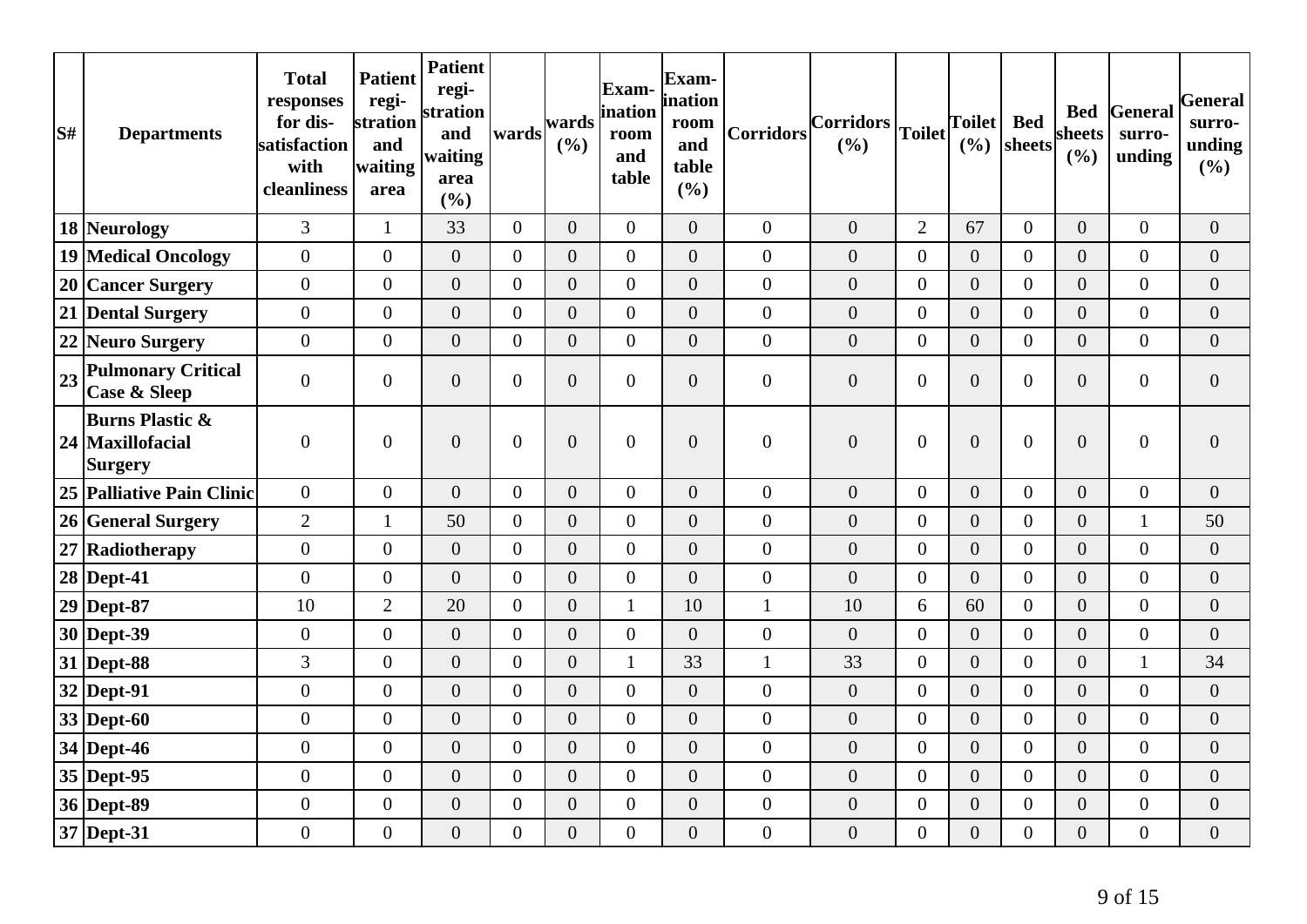## **3.3 Cost of Treatment**

| S#                      | <b>Departments</b>                                      | <b>Total responses</b><br>for dissatisfaction<br>with cost of<br>treatment | <b>Medicines</b><br>and Supplies | <b>Medicines</b><br>and Supplies<br>(%) | <b>Investigations</b> | Investigations $(\% )$ | <b>Informal</b><br>payment | <b>Informal</b><br>payment<br>(%) |
|-------------------------|---------------------------------------------------------|----------------------------------------------------------------------------|----------------------------------|-----------------------------------------|-----------------------|------------------------|----------------------------|-----------------------------------|
| $\bf{0}$                | <b>Total</b>                                            | 49                                                                         | 23                               | 47                                      | 19                    | 39                     | $\overline{7}$             | 14                                |
| $\mathbf{1}$            | <b>Cardiology</b>                                       | 3                                                                          | $\overline{2}$                   | 67                                      | $\mathbf{1}$          | 33                     | $\overline{0}$             | $\overline{0}$                    |
| $\overline{2}$          | <b>Haematology</b>                                      | $\boldsymbol{0}$                                                           | $\overline{0}$                   | $\boldsymbol{0}$                        | $\boldsymbol{0}$      | $\boldsymbol{0}$       | $\theta$                   | $\overline{0}$                    |
| $\overline{\mathbf{3}}$ | <b>Medicine</b>                                         | 5                                                                          | $\overline{4}$                   | 80                                      | $\mathbf{1}$          | 20                     | $\overline{0}$             | $\overline{0}$                    |
| $\overline{\mathbf{4}}$ | <b>Nephrology</b>                                       | $\overline{0}$                                                             | $\overline{0}$                   | $\overline{0}$                          | $\overline{0}$        | $\overline{0}$         | $\overline{0}$             | $\overline{0}$                    |
| 5                       | <b>Obstetrics and Gynaecology</b>                       | $\mathbf{1}$                                                               |                                  | 100                                     | $\boldsymbol{0}$      | $\overline{0}$         | $\overline{0}$             | $\overline{0}$                    |
| 6                       | <b>Orthopaedics</b>                                     | $\boldsymbol{0}$                                                           | $\boldsymbol{0}$                 | $\boldsymbol{0}$                        | $\boldsymbol{0}$      | $\boldsymbol{0}$       | $\overline{0}$             | $\overline{0}$                    |
| $\overline{7}$          | Otorhinolaryngology                                     | $\mathbf{2}$                                                               | 1                                | 50                                      | $\mathbf{1}$          | 50                     | $\overline{0}$             | $\overline{0}$                    |
| 8                       | <b>Paediatrics</b>                                      | $\overline{2}$                                                             | $\mathbf{1}$                     | 50                                      | $\boldsymbol{0}$      | $\boldsymbol{0}$       | $\mathbf{1}$               | 50                                |
| 9                       | <b>Paediatric Surgery</b>                               | $\overline{0}$                                                             | $\overline{0}$                   | $\overline{0}$                          | $\overline{0}$        | $\overline{0}$         | $\theta$                   | $\overline{0}$                    |
| <b>10</b>               | <b>Physical Medicine &amp;</b><br><b>Rehabilitation</b> | 3                                                                          |                                  | 33                                      |                       | 33                     |                            | 34                                |
| 11                      | Psychiatry                                              | 5                                                                          | $\overline{4}$                   | 80                                      | $\theta$              | $\overline{0}$         | $\mathbf{1}$               | 20                                |
| 12                      | <b>Urology</b>                                          | 3                                                                          |                                  | 33                                      | 1                     | 33                     |                            | 34                                |
| 13                      | <b>CTVS</b>                                             | $\boldsymbol{0}$                                                           | $\overline{0}$                   | $\boldsymbol{0}$                        | $\boldsymbol{0}$      | $\overline{0}$         | $\overline{0}$             | $\overline{0}$                    |
| 14                      | Endocrinology                                           | $\overline{2}$                                                             | $\overline{0}$                   | $\boldsymbol{0}$                        | $\overline{2}$        | 100                    | $\overline{0}$             | $\boldsymbol{0}$                  |
| 15                      | EYE                                                     | $\overline{2}$                                                             | $\overline{0}$                   | $\overline{0}$                          | $\mathbf{1}$          | 50                     | $\mathbf{1}$               | 50                                |
| <b>16</b>               | <b>Skin</b>                                             | 6                                                                          | $\overline{2}$                   | 33                                      | 3                     | 50                     | $\mathbf{1}$               | 17                                |
| 17                      | <b>Apex Regional STD Centre</b>                         | $\boldsymbol{0}$                                                           | $\overline{0}$                   | $\boldsymbol{0}$                        | $\boldsymbol{0}$      | $\overline{0}$         | $\overline{0}$             | $\overline{0}$                    |
| 18                      | Neurology                                               | $\mathbf{1}$                                                               | $\overline{0}$                   | $\boldsymbol{0}$                        | $\mathbf{1}$          | 100                    | $\overline{0}$             | $\overline{0}$                    |
| 19                      | <b>Medical Oncology</b>                                 | $\boldsymbol{0}$                                                           | $\overline{0}$                   | $\boldsymbol{0}$                        | $\boldsymbol{0}$      | $\boldsymbol{0}$       | $\overline{0}$             | $\overline{0}$                    |
| 20                      | <b>Cancer Surgery</b>                                   | $\boldsymbol{0}$                                                           | $\boldsymbol{0}$                 | $\boldsymbol{0}$                        | $\boldsymbol{0}$      | $\boldsymbol{0}$       | $\overline{0}$             | $\overline{0}$                    |
| 21                      | <b>Dental Surgery</b>                                   | $\overline{0}$                                                             | $\overline{0}$                   | $\overline{0}$                          | $\boldsymbol{0}$      | $\overline{0}$         | $\overline{0}$             | $\overline{0}$                    |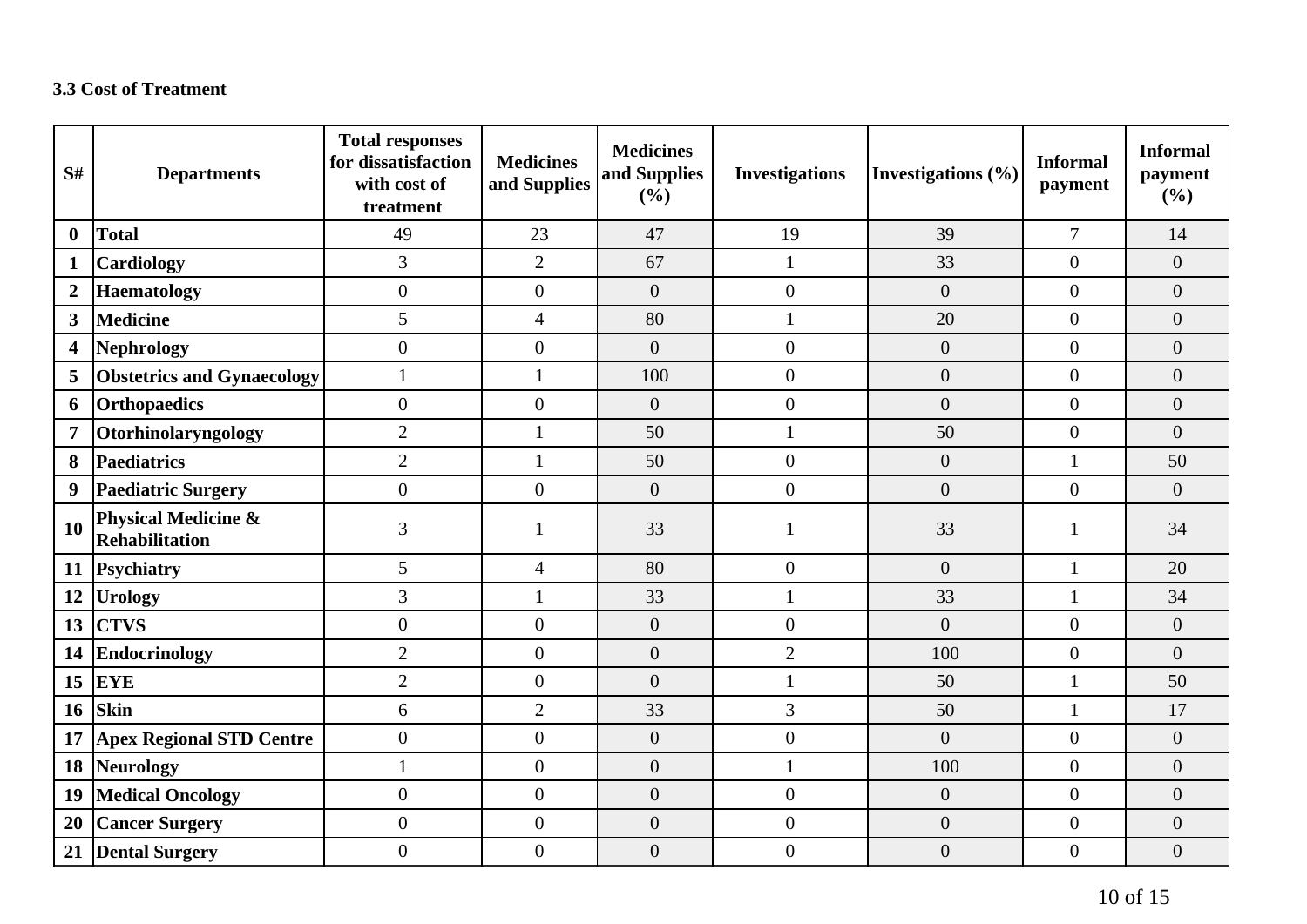| S# | <b>Departments</b>                                         | <b>Total responses</b><br>for dissatisfaction<br>with cost of<br>treatment | <b>Medicines</b><br>and Supplies | <b>Medicines</b><br>and Supplies<br>$($ %) | <b>Investigations</b> | Investigations (%) | <b>Informal</b><br>payment | <b>Informal</b><br>payment<br>(%) |
|----|------------------------------------------------------------|----------------------------------------------------------------------------|----------------------------------|--------------------------------------------|-----------------------|--------------------|----------------------------|-----------------------------------|
| 22 | Neuro Surgery                                              | $\overline{2}$                                                             | $\boldsymbol{0}$                 | $\overline{0}$                             | $\overline{2}$        | 100                | $\mathbf{0}$               | $\overline{0}$                    |
| 23 | <b>Pulmonary Critical Case &amp;</b><br><b>Sleep</b>       | $\overline{0}$                                                             | $\overline{0}$                   | $\overline{0}$                             | $\overline{0}$        | $\overline{0}$     | $\theta$                   | $\overline{0}$                    |
| 24 | <b>Burns Plastic &amp;</b><br><b>Maxillofacial Surgery</b> | $\boldsymbol{0}$                                                           | $\boldsymbol{0}$                 | $\boldsymbol{0}$                           | $\boldsymbol{0}$      | $\overline{0}$     | $\overline{0}$             | $\overline{0}$                    |
| 25 | Palliative Pain Clinic                                     | $\boldsymbol{0}$                                                           | $\overline{0}$                   | $\boldsymbol{0}$                           | $\overline{0}$        | $\overline{0}$     | $\mathbf{0}$               | $\overline{0}$                    |
| 26 | <b>General Surgery</b>                                     | $\overline{4}$                                                             | $\overline{2}$                   | 50                                         |                       | 25                 |                            | 25                                |
| 27 | Radiotherapy                                               | $\boldsymbol{0}$                                                           | $\mathbf{0}$                     | $\boldsymbol{0}$                           | $\boldsymbol{0}$      | $\overline{0}$     | $\theta$                   | $\boldsymbol{0}$                  |
| 28 | $\vert$ Dept-41                                            | $\boldsymbol{0}$                                                           | $\overline{0}$                   | $\overline{0}$                             | $\overline{0}$        | $\overline{0}$     | $\overline{0}$             | $\overline{0}$                    |
| 29 | Dept-87                                                    | 5                                                                          | $\overline{3}$                   | 60                                         | $\overline{2}$        | 40                 | $\Omega$                   | $\overline{0}$                    |
|    | 30   Dept-39                                               | $\boldsymbol{0}$                                                           | $\overline{0}$                   | $\overline{0}$                             | $\overline{0}$        | $\overline{0}$     | $\overline{0}$             | $\overline{0}$                    |
|    | 31  Dept-88                                                | 3                                                                          |                                  | 33                                         | $\overline{2}$        | 67                 | $\mathbf{0}$               | $\overline{0}$                    |
|    | 32   Dept-91                                               | $\boldsymbol{0}$                                                           | $\theta$                         | $\boldsymbol{0}$                           | $\overline{0}$        | $\overline{0}$     | $\theta$                   | $\overline{0}$                    |
|    | 33  Dept-60                                                | $\boldsymbol{0}$                                                           | $\overline{0}$                   | $\boldsymbol{0}$                           | $\overline{0}$        | $\overline{0}$     | $\overline{0}$             | $\overline{0}$                    |
|    | 34   Dept-46                                               | $\overline{0}$                                                             | $\theta$                         | $\overline{0}$                             | $\overline{0}$        | $\overline{0}$     | $\theta$                   | $\overline{0}$                    |
|    | 35  Dept-95                                                | $\overline{0}$                                                             | $\mathbf{0}$                     | $\overline{0}$                             | $\overline{0}$        | $\overline{0}$     | $\mathbf{0}$               | $\overline{0}$                    |
|    | 36   Dept-89                                               | $\boldsymbol{0}$                                                           | $\mathbf{0}$                     | $\boldsymbol{0}$                           | $\overline{0}$        | $\boldsymbol{0}$   | $\mathbf{0}$               | $\overline{0}$                    |
|    | 37   Dept-31                                               | $\boldsymbol{0}$                                                           | $\overline{0}$                   | $\boldsymbol{0}$                           | $\boldsymbol{0}$      | $\overline{0}$     | $\boldsymbol{0}$           | $\overline{0}$                    |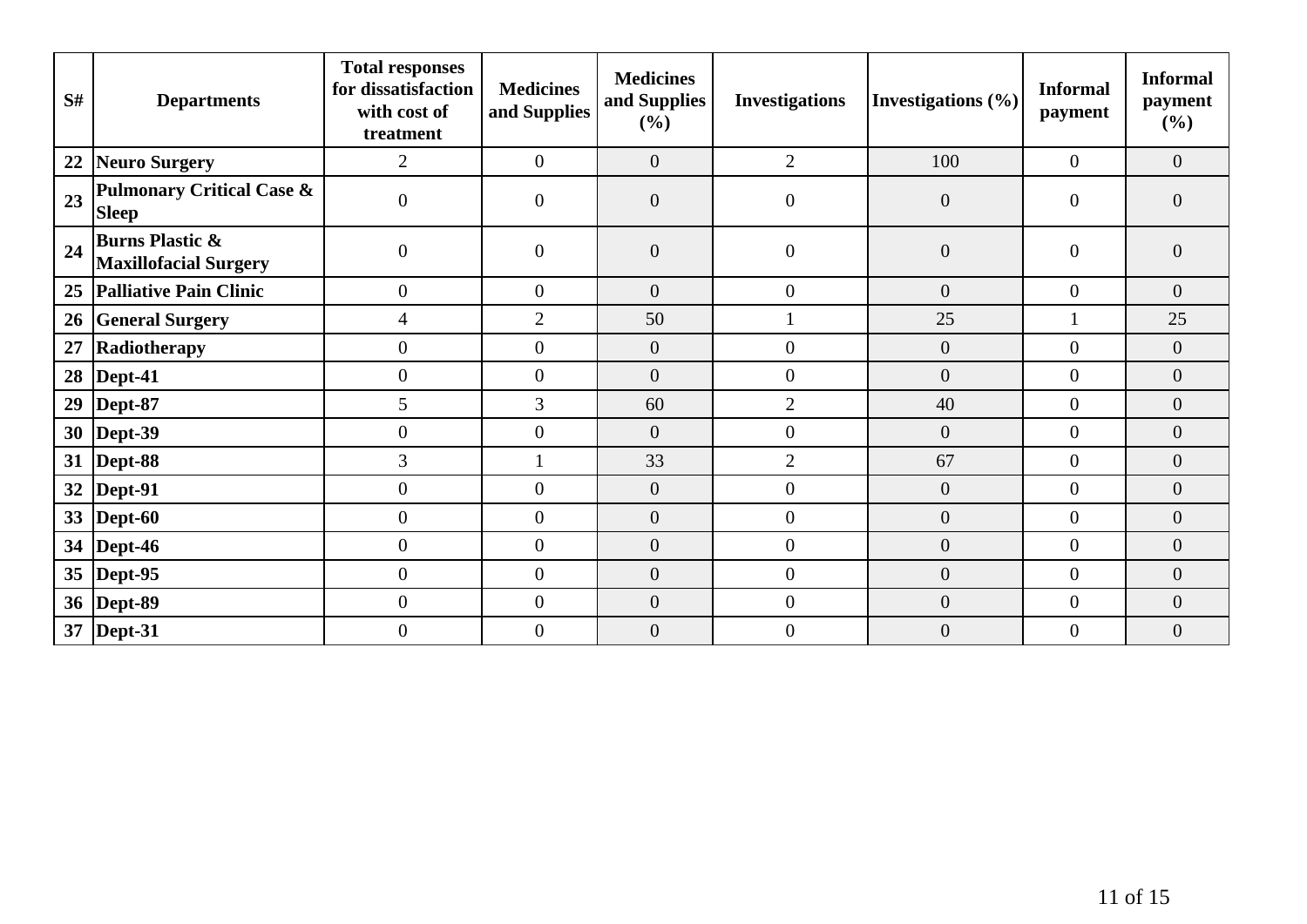# **3.4 Quality of Treatment**

| S#               | <b>Departments</b>                               | <b>Total</b><br>responses for<br>dissatisfaction<br>with quality<br>of treatment | No relief<br>in<br>symptoms | No relief<br>in<br>symptoms<br>(%) | <b>Health</b><br>condition<br>worsened | Health<br>condition<br>worsened<br>(%) | <b>Doctor</b><br>did not<br>listen<br>carefully | <b>Doctor</b><br>did nôt<br>listen<br>carefully<br>(%) | Inadequately Inadequately<br>skilled<br>nurses | skilled<br>nurses $(\% )$ | Poor<br>quality<br>of food | Poor<br>quality<br><b>of</b><br>food<br>$(\%)$ |
|------------------|--------------------------------------------------|----------------------------------------------------------------------------------|-----------------------------|------------------------------------|----------------------------------------|----------------------------------------|-------------------------------------------------|--------------------------------------------------------|------------------------------------------------|---------------------------|----------------------------|------------------------------------------------|
| $\boldsymbol{0}$ | Total                                            | 8                                                                                | $\overline{2}$              | 25                                 | $\mathbf{1}$                           | 13                                     | $\overline{4}$                                  | 50                                                     | $\overline{0}$                                 | $\overline{0}$            | $\mathbf{1}$               | 12                                             |
|                  | <b>Cardiology</b>                                | $\overline{0}$                                                                   | $\overline{0}$              | $\overline{0}$                     | $\overline{0}$                         | $\overline{0}$                         | $\overline{0}$                                  | $\overline{0}$                                         | $\overline{0}$                                 | $\overline{0}$            | $\overline{0}$             | $\overline{0}$                                 |
| $\boldsymbol{2}$ | Haematology                                      | $\boldsymbol{0}$                                                                 | $\boldsymbol{0}$            | $\overline{0}$                     | $\theta$                               | $\overline{0}$                         | $\overline{0}$                                  | $\overline{0}$                                         | $\boldsymbol{0}$                               | $\overline{0}$            | $\overline{0}$             | $\overline{0}$                                 |
|                  | 3 Medicine                                       | 3                                                                                | 1                           | 33                                 | 1                                      | 33                                     | $\mathbf{1}$                                    | 34                                                     | $\boldsymbol{0}$                               | $\overline{0}$            | $\overline{0}$             | $\boldsymbol{0}$                               |
|                  | 4 Nephrology                                     | $\boldsymbol{0}$                                                                 | $\overline{0}$              | $\boldsymbol{0}$                   | $\mathbf{0}$                           | $\overline{0}$                         | $\overline{0}$                                  | $\boldsymbol{0}$                                       | $\boldsymbol{0}$                               | $\overline{0}$            | $\overline{0}$             | $\overline{0}$                                 |
| 5                | <b>Obstetrics and</b><br>Gynaecology             |                                                                                  | 1                           | 100                                | $\mathbf{0}$                           | $\overline{0}$                         | $\overline{0}$                                  | $\overline{0}$                                         | $\overline{0}$                                 | $\overline{0}$            | $\overline{0}$             | $\overline{0}$                                 |
|                  | 6 Orthopaedics                                   | $\overline{0}$                                                                   | $\overline{0}$              | $\overline{0}$                     | $\overline{0}$                         | $\overline{0}$                         | $\overline{0}$                                  | $\overline{0}$                                         | $\boldsymbol{0}$                               | $\overline{0}$            | $\overline{0}$             | $\overline{0}$                                 |
|                  | 7 Otorhinolaryngology                            | $\boldsymbol{0}$                                                                 | $\boldsymbol{0}$            | $\boldsymbol{0}$                   | $\mathbf{0}$                           | $\overline{0}$                         | $\overline{0}$                                  | $\overline{0}$                                         | $\boldsymbol{0}$                               | $\overline{0}$            | $\overline{0}$             | $\overline{0}$                                 |
|                  | 8   Paediatrics                                  | $\mathbf{1}$                                                                     | $\overline{0}$              | $\overline{0}$                     | $\overline{0}$                         | $\overline{0}$                         | $\mathbf{1}$                                    | 100                                                    | $\boldsymbol{0}$                               | $\overline{0}$            | $\boldsymbol{0}$           | $\overline{0}$                                 |
|                  | 9 Paediatric Surgery                             | $\overline{0}$                                                                   | $\boldsymbol{0}$            | $\boldsymbol{0}$                   | $\boldsymbol{0}$                       | $\overline{0}$                         | $\overline{0}$                                  | $\boldsymbol{0}$                                       | $\overline{0}$                                 | $\overline{0}$            | $\boldsymbol{0}$           | $\overline{0}$                                 |
| 10 <sup>1</sup>  | <b>Physical Medicine &amp;</b><br>Rehabilitation | $\overline{0}$                                                                   | $\overline{0}$              | $\overline{0}$                     | $\boldsymbol{0}$                       | $\overline{0}$                         | $\overline{0}$                                  | $\overline{0}$                                         | $\overline{0}$                                 | $\overline{0}$            | $\theta$                   | $\overline{0}$                                 |
|                  | 11 Psychiatry                                    | $\boldsymbol{0}$                                                                 | $\mathbf{0}$                | $\boldsymbol{0}$                   | $\mathbf{0}$                           | $\overline{0}$                         | $\overline{0}$                                  | $\overline{0}$                                         | $\overline{0}$                                 | $\overline{0}$            | $\overline{0}$             | $\overline{0}$                                 |
|                  | $12$ Urology                                     | $\boldsymbol{0}$                                                                 | $\overline{0}$              | $\overline{0}$                     | $\mathbf{0}$                           | $\overline{0}$                         | $\overline{0}$                                  | $\boldsymbol{0}$                                       | $\boldsymbol{0}$                               | $\overline{0}$            | $\overline{0}$             | $\overline{0}$                                 |
|                  | $13$ CTVS                                        | $\boldsymbol{0}$                                                                 | $\boldsymbol{0}$            | $\boldsymbol{0}$                   | $\mathbf{0}$                           | $\boldsymbol{0}$                       | $\overline{0}$                                  | $\boldsymbol{0}$                                       | $\overline{0}$                                 | $\overline{0}$            | $\boldsymbol{0}$           | $\boldsymbol{0}$                               |
|                  | 14 Endocrinology                                 | $\boldsymbol{0}$                                                                 | $\boldsymbol{0}$            | $\boldsymbol{0}$                   | $\boldsymbol{0}$                       | $\boldsymbol{0}$                       | $\overline{0}$                                  | $\boldsymbol{0}$                                       | $\boldsymbol{0}$                               | $\overline{0}$            | $\boldsymbol{0}$           | $\boldsymbol{0}$                               |
|                  | $15$ EYE                                         | $\overline{0}$                                                                   | $\overline{0}$              | $\boldsymbol{0}$                   | $\boldsymbol{0}$                       | $\overline{0}$                         | $\overline{0}$                                  | $\overline{0}$                                         | $\boldsymbol{0}$                               | $\overline{0}$            | $\overline{0}$             | $\boldsymbol{0}$                               |
|                  | $16$ Skin                                        | $\boldsymbol{0}$                                                                 | $\boldsymbol{0}$            | $\boldsymbol{0}$                   | $\boldsymbol{0}$                       | $\boldsymbol{0}$                       | $\overline{0}$                                  | $\boldsymbol{0}$                                       | $\boldsymbol{0}$                               | $\overline{0}$            | $\boldsymbol{0}$           | $\overline{0}$                                 |
| 17               | <b>Apex Regional STD</b><br><b>Centre</b>        | $\overline{0}$                                                                   | $\boldsymbol{0}$            | $\overline{0}$                     | $\theta$                               | $\overline{0}$                         | $\overline{0}$                                  | $\overline{0}$                                         | $\overline{0}$                                 | $\overline{0}$            | $\overline{0}$             | $\overline{0}$                                 |
|                  | 18 Neurology                                     | $\overline{0}$                                                                   | $\boldsymbol{0}$            | $\boldsymbol{0}$                   | $\overline{0}$                         | $\boldsymbol{0}$                       | $\overline{0}$                                  | $\overline{0}$                                         | $\overline{0}$                                 | $\overline{0}$            | $\overline{0}$             | $\overline{0}$                                 |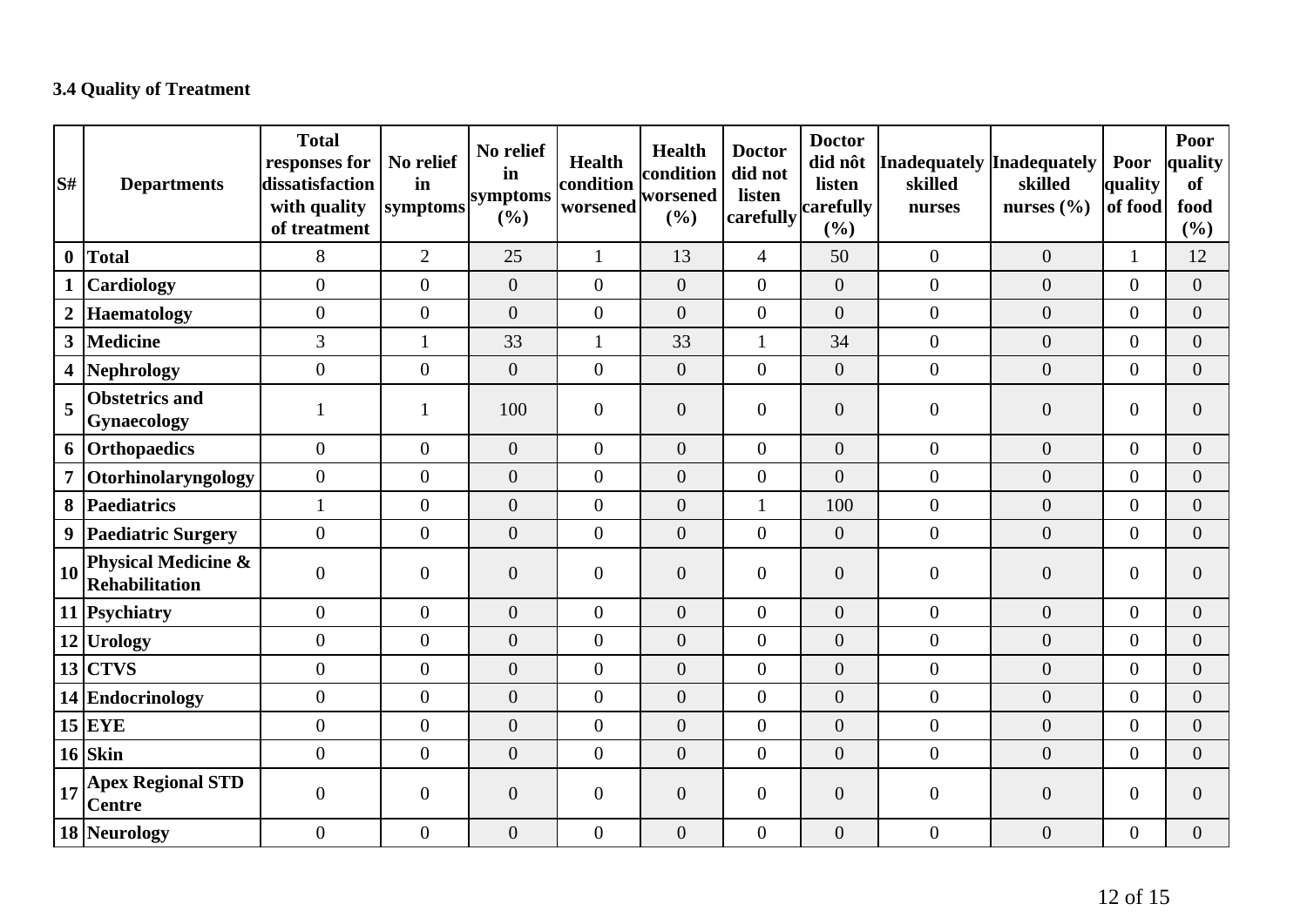| S# | <b>Departments</b>                                               | <b>Total</b><br>responses for<br>dissatisfaction<br>with quality<br>of treatment | No relief<br>in<br>symptoms | No relief<br>in<br>symptoms<br>(%) | <b>Health</b><br>condition<br>worsened | Health<br>condition<br>worsened<br>(%) | <b>Doctor</b><br>did not<br>listen<br>carefully | <b>Doctor</b><br>did nôt<br>listen<br>carefully<br>(%) | <b>Inadequately</b><br>skillednurses | <b>Inadequately</b><br>skilled<br>nurses $(\% )$ | Poor<br>quality<br>of food | Poor<br>quality<br>offood<br>(%) |
|----|------------------------------------------------------------------|----------------------------------------------------------------------------------|-----------------------------|------------------------------------|----------------------------------------|----------------------------------------|-------------------------------------------------|--------------------------------------------------------|--------------------------------------|--------------------------------------------------|----------------------------|----------------------------------|
|    | <b>19 Medical Oncology</b>                                       | $\overline{0}$                                                                   | $\overline{0}$              | $\overline{0}$                     | $\overline{0}$                         | $\overline{0}$                         | $\overline{0}$                                  | $\overline{0}$                                         | $\boldsymbol{0}$                     | $\overline{0}$                                   | $\overline{0}$             | $\overline{0}$                   |
|    | 20 Cancer Surgery                                                | $\overline{0}$                                                                   | $\overline{0}$              | $\overline{0}$                     | $\overline{0}$                         | $\overline{0}$                         | $\overline{0}$                                  | $\overline{0}$                                         | $\overline{0}$                       | $\overline{0}$                                   | $\overline{0}$             | $\overline{0}$                   |
|    | 21 Dental Surgery                                                | $\overline{0}$                                                                   | $\overline{0}$              | $\overline{0}$                     | $\overline{0}$                         | $\overline{0}$                         | $\overline{0}$                                  | $\overline{0}$                                         | $\overline{0}$                       | $\overline{0}$                                   | $\overline{0}$             | $\Omega$                         |
|    | 22 Neuro Surgery                                                 | $\mathbf{1}$                                                                     | $\boldsymbol{0}$            | $\boldsymbol{0}$                   | $\overline{0}$                         | $\boldsymbol{0}$                       | $\overline{0}$                                  | $\overline{0}$                                         | $\boldsymbol{0}$                     | $\boldsymbol{0}$                                 | 1                          | 100                              |
| 23 | <b>Pulmonary Critical</b><br><b>Case &amp; Sleep</b>             | $\overline{0}$                                                                   | $\boldsymbol{0}$            | $\boldsymbol{0}$                   | $\boldsymbol{0}$                       | $\overline{0}$                         | $\overline{0}$                                  | $\overline{0}$                                         | $\overline{0}$                       | $\boldsymbol{0}$                                 | $\overline{0}$             | $\Omega$                         |
|    | <b>Burns Plastic &amp;</b><br>24 Maxillofacial<br><b>Surgery</b> | $\overline{0}$                                                                   | $\boldsymbol{0}$            | $\overline{0}$                     | $\overline{0}$                         | $\overline{0}$                         | $\overline{0}$                                  | $\overline{0}$                                         | $\boldsymbol{0}$                     | $\boldsymbol{0}$                                 | $\overline{0}$             | $\Omega$                         |
|    | 25   Palliative Pain Clinic                                      | $\overline{0}$                                                                   | $\boldsymbol{0}$            | $\overline{0}$                     | $\boldsymbol{0}$                       | $\overline{0}$                         | $\overline{0}$                                  | $\overline{0}$                                         | $\boldsymbol{0}$                     | $\boldsymbol{0}$                                 | $\overline{0}$             | $\overline{0}$                   |
|    | 26 General Surgery                                               | $\overline{0}$                                                                   | $\overline{0}$              | $\boldsymbol{0}$                   | $\overline{0}$                         | $\overline{0}$                         | $\overline{0}$                                  | $\boldsymbol{0}$                                       | $\boldsymbol{0}$                     | $\boldsymbol{0}$                                 | $\overline{0}$             | $\overline{0}$                   |
|    | 27 Radiotherapy                                                  | $\overline{0}$                                                                   | $\overline{0}$              | $\overline{0}$                     | $\overline{0}$                         | $\overline{0}$                         | $\overline{0}$                                  | $\overline{0}$                                         | $\overline{0}$                       | $\overline{0}$                                   | $\theta$                   | $\Omega$                         |
|    | <b>28 Dept-41</b>                                                | $\overline{0}$                                                                   | $\overline{0}$              | $\overline{0}$                     | $\overline{0}$                         | $\overline{0}$                         | $\overline{0}$                                  | $\overline{0}$                                         | $\overline{0}$                       | $\overline{0}$                                   | $\theta$                   | $\overline{0}$                   |
|    | $29$ Dept-87                                                     | $\overline{2}$                                                                   | $\overline{0}$              | $\overline{0}$                     | $\overline{0}$                         | $\overline{0}$                         | $\overline{2}$                                  | 100                                                    | $\overline{0}$                       | $\boldsymbol{0}$                                 | $\overline{0}$             | $\overline{0}$                   |
|    | $30$ Dept-39                                                     | $\overline{0}$                                                                   | $\overline{0}$              | $\overline{0}$                     | $\overline{0}$                         | $\overline{0}$                         | $\overline{0}$                                  | $\overline{0}$                                         | $\boldsymbol{0}$                     | $\overline{0}$                                   | $\overline{0}$             | $\overline{0}$                   |
|    | $31$ Dept-88                                                     | $\overline{0}$                                                                   | $\boldsymbol{0}$            | $\overline{0}$                     | $\boldsymbol{0}$                       | $\boldsymbol{0}$                       | $\overline{0}$                                  | $\boldsymbol{0}$                                       | $\boldsymbol{0}$                     | $\boldsymbol{0}$                                 | $\theta$                   | $\overline{0}$                   |
|    | $32$ Dept-91                                                     | $\overline{0}$                                                                   | $\overline{0}$              | $\overline{0}$                     | $\overline{0}$                         | $\overline{0}$                         | $\overline{0}$                                  | $\overline{0}$                                         | $\overline{0}$                       | $\overline{0}$                                   | $\overline{0}$             | $\overline{0}$                   |
|    | $33$ Dept-60                                                     | $\overline{0}$                                                                   | $\overline{0}$              | $\overline{0}$                     | $\overline{0}$                         | $\overline{0}$                         | $\overline{0}$                                  | $\overline{0}$                                         | $\overline{0}$                       | $\overline{0}$                                   | $\theta$                   | $\overline{0}$                   |
|    | $34$ Dept-46                                                     | $\overline{0}$                                                                   | $\overline{0}$              | $\overline{0}$                     | $\overline{0}$                         | $\overline{0}$                         | $\overline{0}$                                  | $\overline{0}$                                         | $\overline{0}$                       | $\overline{0}$                                   | $\overline{0}$             | $\overline{0}$                   |
|    | 35 Dept-95                                                       | $\overline{0}$                                                                   | $\boldsymbol{0}$            | $\boldsymbol{0}$                   | $\boldsymbol{0}$                       | $\boldsymbol{0}$                       | $\overline{0}$                                  | $\overline{0}$                                         | $\boldsymbol{0}$                     | $\boldsymbol{0}$                                 | $\theta$                   | $\overline{0}$                   |
|    | $36$ Dept-89                                                     | $\overline{0}$                                                                   | $\boldsymbol{0}$            | $\overline{0}$                     | $\boldsymbol{0}$                       | $\boldsymbol{0}$                       | $\overline{0}$                                  | $\overline{0}$                                         | $\boldsymbol{0}$                     | $\overline{0}$                                   | $\overline{0}$             | $\overline{0}$                   |
|    | 37 Dept-31                                                       | $\overline{0}$                                                                   | $\boldsymbol{0}$            | $\boldsymbol{0}$                   | $\boldsymbol{0}$                       | $\boldsymbol{0}$                       | $\overline{0}$                                  | $\overline{0}$                                         | $\boldsymbol{0}$                     | $\boldsymbol{0}$                                 | $\overline{0}$             | $\overline{0}$                   |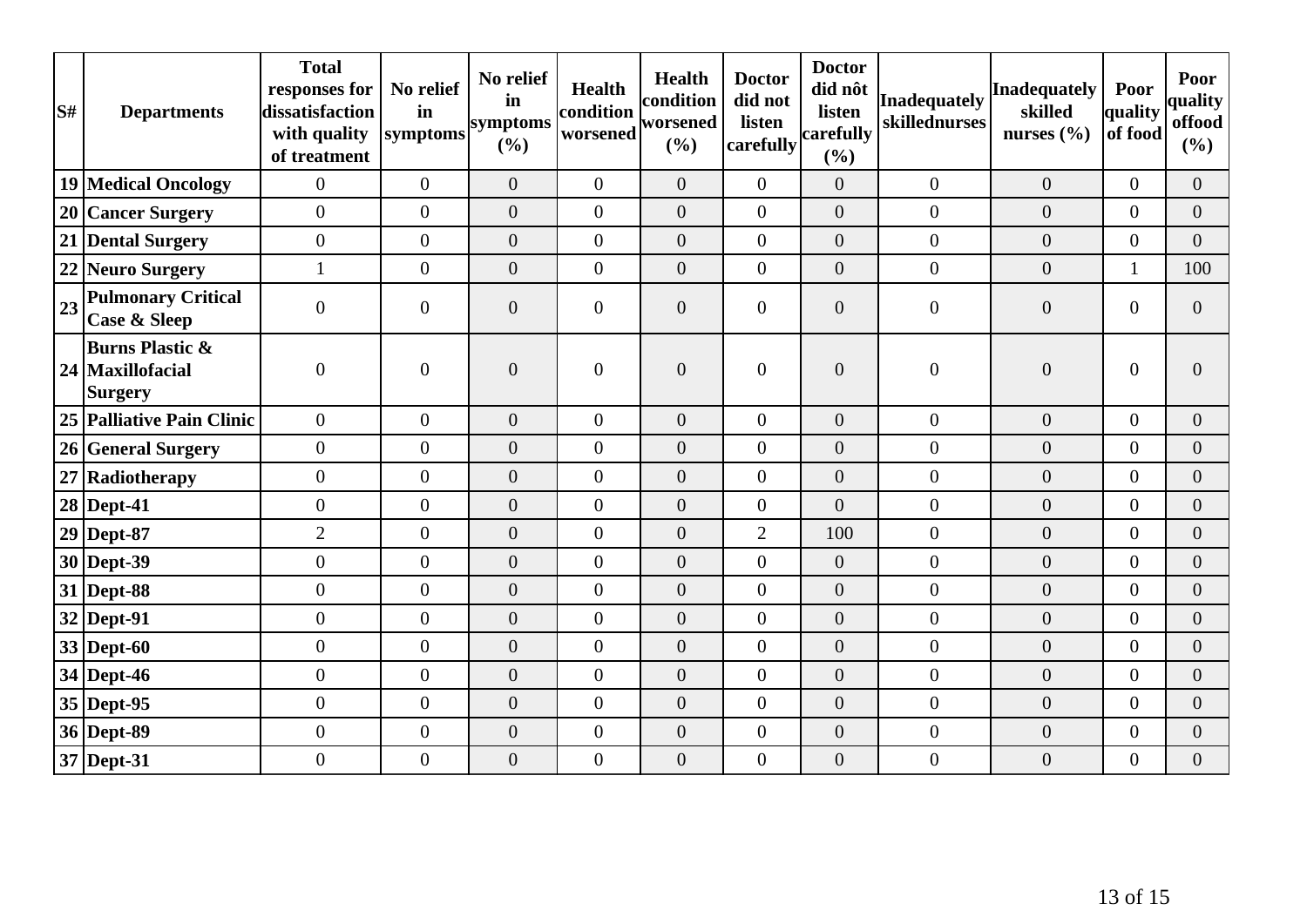## **3.5 Other Reasons**

| S#               | <b>Departments</b>                           | <b>Total</b><br>responses<br>for dis-<br>satisfaction<br>with other<br>reasons | Long<br>waiting<br>time | Long<br>time<br>(%) | waiting Inadequate<br>information | Inadequate<br>information<br>(%) | Lack of<br>amenities | <b>Lack of</b><br><b>amenities</b><br>(%) | Lack<br>of<br>support | Lack<br><b>of</b><br>(%) | Over<br>support crowding | Over<br>$ $ crowding $ $<br>(%) | Any<br>other   | Any<br>other<br>(%) |
|------------------|----------------------------------------------|--------------------------------------------------------------------------------|-------------------------|---------------------|-----------------------------------|----------------------------------|----------------------|-------------------------------------------|-----------------------|--------------------------|--------------------------|---------------------------------|----------------|---------------------|
| $\boldsymbol{0}$ | <b>Total</b>                                 | 163                                                                            | 57                      | 35                  | 13                                | 8                                | 16                   | 10                                        | $\overline{0}$        | $\overline{0}$           | 33                       | 20                              | 44             | 27                  |
|                  | <b>Cardiology</b>                            | 6                                                                              | $\mathbf{1}$            | 17                  | $\mathbf{1}$                      | 17                               | $\overline{0}$       | $\overline{0}$                            | $\overline{0}$        | $\boldsymbol{0}$         | 3                        | 50                              | $\mathbf{1}$   | 16                  |
|                  | <b>Haematology</b>                           | $\overline{0}$                                                                 | $\overline{0}$          | $\overline{0}$      | $\boldsymbol{0}$                  | $\theta$                         | $\overline{0}$       | $\overline{0}$                            | $\overline{0}$        | $\overline{0}$           | $\overline{0}$           | $\overline{0}$                  | $\overline{0}$ | $\overline{0}$      |
| $\mathbf{3}$     | Medicine                                     | 37                                                                             | 12                      | 32                  | 3                                 | 8                                | 5                    | 14                                        | $\boldsymbol{0}$      | $\overline{0}$           | $\overline{7}$           | 19                              | 10             | 27                  |
| 4                | Nephrology                                   | $\overline{2}$                                                                 | $\overline{2}$          | 100                 | $\boldsymbol{0}$                  | $\overline{0}$                   | $\boldsymbol{0}$     | $\overline{0}$                            | $\overline{0}$        | $\overline{0}$           | $\theta$                 | $\overline{0}$                  | $\overline{0}$ | $\overline{0}$      |
| 5                | <b>Obstetrics</b> and<br>Gynaecology         | 9                                                                              | 5                       | 56                  | $\mathbf{1}$                      | 11                               | $\boldsymbol{0}$     | $\overline{0}$                            | $\overline{0}$        | $\boldsymbol{0}$         | $\overline{0}$           | $\overline{0}$                  | $\overline{3}$ | 33                  |
|                  | 6 Orthopaedics                               | $\overline{0}$                                                                 | $\overline{0}$          | $\overline{0}$      | $\overline{0}$                    | $\theta$                         | $\boldsymbol{0}$     | $\overline{0}$                            | $\overline{0}$        | $\overline{0}$           | $\overline{0}$           | $\overline{0}$                  | $\overline{0}$ | $\overline{0}$      |
|                  | Otorhinolaryngology                          | $\overline{4}$                                                                 | $\mathbf{1}$            | 25                  | $\boldsymbol{0}$                  | $\boldsymbol{0}$                 | $\boldsymbol{0}$     | $\overline{0}$                            | $\overline{0}$        | $\overline{0}$           | $\overline{2}$           | 50                              | $\mathbf{1}$   | 25                  |
|                  | 8 Paediatrics                                | $\mathfrak{Z}$                                                                 | 1                       | 33                  | $\mathbf{1}$                      | 33                               | $\boldsymbol{0}$     | $\overline{0}$                            | $\overline{0}$        | $\overline{0}$           | $\overline{0}$           | $\overline{0}$                  | $\mathbf{1}$   | 34                  |
|                  | 9 Paediatric Surgery                         | $\mathbf{1}$                                                                   | $\mathbf{1}$            | 100                 | $\boldsymbol{0}$                  | $\boldsymbol{0}$                 | $\boldsymbol{0}$     | $\overline{0}$                            | $\boldsymbol{0}$      | $\boldsymbol{0}$         | $\overline{0}$           | $\overline{0}$                  | $\overline{0}$ | $\overline{0}$      |
| 10               | <b>Physical Medicine</b><br>& Rehabilitation | $\overline{4}$                                                                 | $\mathbf{0}$            | $\overline{0}$      | $\boldsymbol{0}$                  | $\boldsymbol{0}$                 | $\boldsymbol{0}$     | $\overline{0}$                            | $\overline{0}$        | $\overline{0}$           | $\overline{0}$           | $\overline{0}$                  | $\overline{4}$ | 100                 |
|                  | 11 Psychiatry                                | 3                                                                              | $\overline{0}$          | $\overline{0}$      | $\boldsymbol{0}$                  | $\boldsymbol{0}$                 | $\boldsymbol{0}$     | $\overline{0}$                            | $\overline{0}$        | $\overline{0}$           | $\overline{2}$           | 67                              | $\mathbf{1}$   | 33                  |
|                  | 12 Urology                                   | $\overline{4}$                                                                 | $\overline{2}$          | 50                  | $\boldsymbol{0}$                  | $\boldsymbol{0}$                 | $\boldsymbol{0}$     | $\overline{0}$                            | $\overline{0}$        | $\overline{0}$           | $\overline{0}$           | $\overline{0}$                  | $\overline{2}$ | 50                  |
|                  | $13$ CTVS                                    | $\overline{0}$                                                                 | $\overline{0}$          | $\overline{0}$      | $\boldsymbol{0}$                  | $\overline{0}$                   | $\boldsymbol{0}$     | $\overline{0}$                            | $\overline{0}$        | $\overline{0}$           | $\Omega$                 | $\overline{0}$                  | $\overline{0}$ | $\overline{0}$      |
|                  | 14 Endocrinology                             | $\overline{7}$                                                                 | $\overline{2}$          | 29                  | $\boldsymbol{0}$                  | $\boldsymbol{0}$                 | $\mathbf{1}$         | 14                                        | $\overline{0}$        | $\boldsymbol{0}$         | 3                        | 43                              | $\mathbf{1}$   | 14                  |
|                  | $15$ EYE                                     | 5                                                                              | $\boldsymbol{0}$        | $\overline{0}$      | $\overline{2}$                    | 40                               | $\boldsymbol{0}$     | $\overline{0}$                            | $\boldsymbol{0}$      | $\boldsymbol{0}$         | 1                        | 20                              | $\overline{2}$ | 40                  |
|                  | $16$ Skin                                    | 20                                                                             | 10                      | 50                  | $\mathbf{1}$                      | $\mathfrak{S}$                   | $\boldsymbol{0}$     | $\boldsymbol{0}$                          | $\boldsymbol{0}$      | $\boldsymbol{0}$         | $\overline{2}$           | 10                              | $\overline{7}$ | 35                  |
| 17               | <b>Apex Regional STD</b><br><b>Centre</b>    | $\mathbf{0}$                                                                   | $\overline{0}$          | $\overline{0}$      | $\boldsymbol{0}$                  | $\boldsymbol{0}$                 | $\boldsymbol{0}$     | $\overline{0}$                            | $\overline{0}$        | $\overline{0}$           | $\overline{0}$           | $\overline{0}$                  | $\overline{0}$ | $\overline{0}$      |
|                  | 18 Neurology                                 | 15                                                                             | $\overline{7}$          | 47                  | 1                                 | $\overline{7}$                   | $\overline{2}$       | 13                                        | $\overline{0}$        | $\boldsymbol{0}$         | $\overline{2}$           | 13                              | $\overline{3}$ | 20                  |